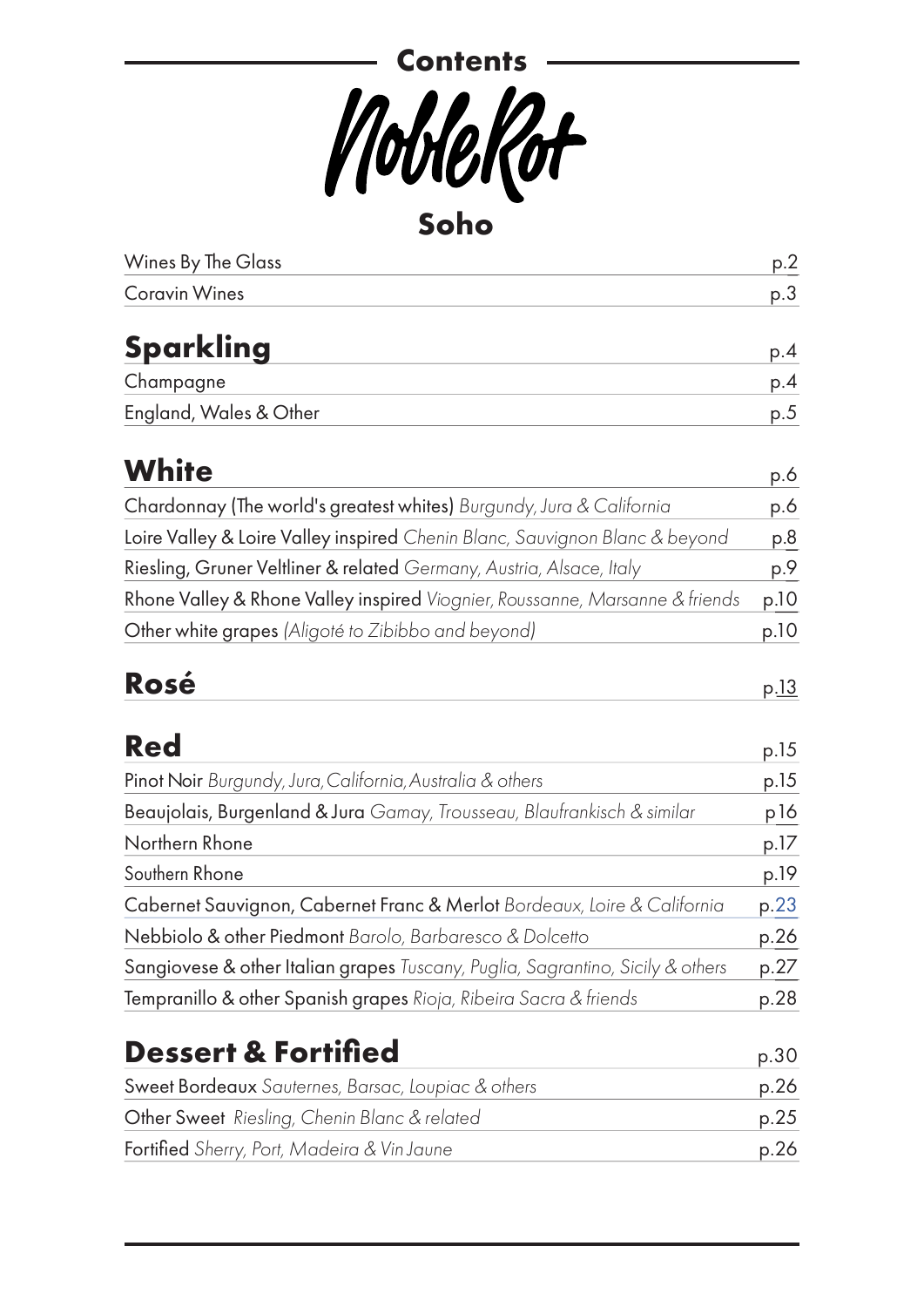# **Wines By The Glass**

75ml 125ml Bottle taster

#### <span id="page-1-0"></span>**Aperitif**

| Tetramythos, Retsina 'Natur'; Peloponnese, Greece 2019                        | £4  | £6   | £31  |
|-------------------------------------------------------------------------------|-----|------|------|
| De la Riva, Manzanilla Fina 'Miraflores Baja'; Jerez, Spain NV                | £6  | £10  | £50  |
| Maestro Sierra, Amontillado; Jerez, Spain NV                                  | £8  | £12  | £61  |
| <b>Sparkling</b>                                                              |     |      |      |
| Des Grottes, Gamay 'L'Antidote'; Beaujolais, France (0% ABV)                  | —   | £5   | £30  |
| S Serol, Gamay Rosé 'Turbullent'; Loire, France NV                            | —   | £11  | £54  |
| Hambledon, 'Classic Cuvee'; Hampshire, England NV                             |     | £ 11 | £60  |
| Michel Gonet, Blanc de Noirs 'Le Varlan'; Champagne, France NV                |     | £12  | £70  |
| Parr & Pelletier, Mesnil-Sur-Oger 'Les Hautes Mottes'; Champagne, France 2016 |     | £26  | £124 |
| <b>White</b>                                                                  |     |      |      |
| Quinta do Emizio, Vinho Verde 'Chin Chin'; Minho, Portugal 2021               | £3  | £5   | £25  |
| Quinta do Montalto, Fernao Pires 'Cepa Pura'; Lisbon, Portugal 2019           | £5  | £8   | £41  |
| Valdespino, Palomino 'Macharnudo Alto'; Jerez, Spain 2020                     | £5  | £8   | £43  |
| A Guillot, Arbois Chardonnay; Jura, France 2020                               | £7  | £ 11 | £56  |
| N Barraco, Grillo; Sicily, Italy 2020                                         | £7  | £11  | £56  |
| Cantina Giardino, 'Gaia'; Campania, Italy 2020                                | £8  | £12  | £60  |
| M Forbes, Riesling 'Concrete Kingdom'; Yarra Valley, Australia 2019           | £8  | £12  | £60  |
| B Moreau, Bourgogne Blanc; Burgundy, France 2020                              | £8  | £12  | -    |
| Giudicelli, Patrimonio Vermentino; Corsica, France 2020                       | £8  | £13  | £65  |
| Amos Baneres, Listan Blanco 'Chaxiraxi'; Tenerife, Spain 2018                 | £9  | £14  | £68  |
| Rosé                                                                          |     |      |      |
| Thymiopoulos, Xinomavro Rosé; Naoussa, Greece 2020                            | £4  | £7   | £35  |
| T Boudignon, Rosé de Loire; Loire, France 2021                                | £6  | £10  | £49  |
| Red                                                                           |     |      |      |
| Gran Cerdo; Rioja, Spain 2021                                                 | £3  | £5   | £25  |
| Cros Marcillac, 'Lo Sang del Pais'; South West, France 2018                   | £4  | £6   | £32  |
| Guimaro, Tinto Joven; Ribeira Sacra, Spain 2020                               | £5  | £8   | £38  |
| C Preisinger, Zweigelt 'Kieselstein'; Burgenland, Austria 2020                | £6  | £9   | £45  |
| Franc-Cardinal, Cotes de Bordeaux; Bordeaux, France 2014                      | £6  | £9   | £46  |
| Lalu, Barbera d'Alba; Piedmont, Italy 2020                                    | £7  | £11  | £56  |
| A Jobard, Bourgogne Rouge; Burgundy, France 2019                              | £8  | £13  | £63  |
| F Cornelissen, Munjebel Rosso; Sicily, Italy 2020                             | £9  | £14  | £71  |
| Tissot, Arbois Pinot Noir 'En Barberon'; Jura, France 2019                    | £10 | £16  | £79  |
| Tenuta di Carleone, Sangiovese 'Il Guercio'; Tuscany, Italy 2019 MAGNUM       | £10 | £15  | £154 |
| JM Bouley, Volnay 'Vieilles Vignes'; Burgundy, France 2017                    | £15 | £24  | £120 |
| <b>Dessert Wines</b>                                                          |     |      |      |
| Morgadio da Calcada & D Niepoort, Ruby Reserve; Douro, Portugal NV            | £6  | £9   | £46  |
| La Stoppa, Malvasia Passito 'Vino del Volta'; Emilia Romagna, Italy NV 500ml  | £12 | £18  | £61  |
| Rayne Vigneau, Sauternes; Bordeaux, France 1995                               | £8  | £13  | £63  |
| Marco de Bartoli, Marsala Superiore; Sicily, Italy 2004 500ml                 | £12 | £19  | £72  |
|                                                                               |     |      |      |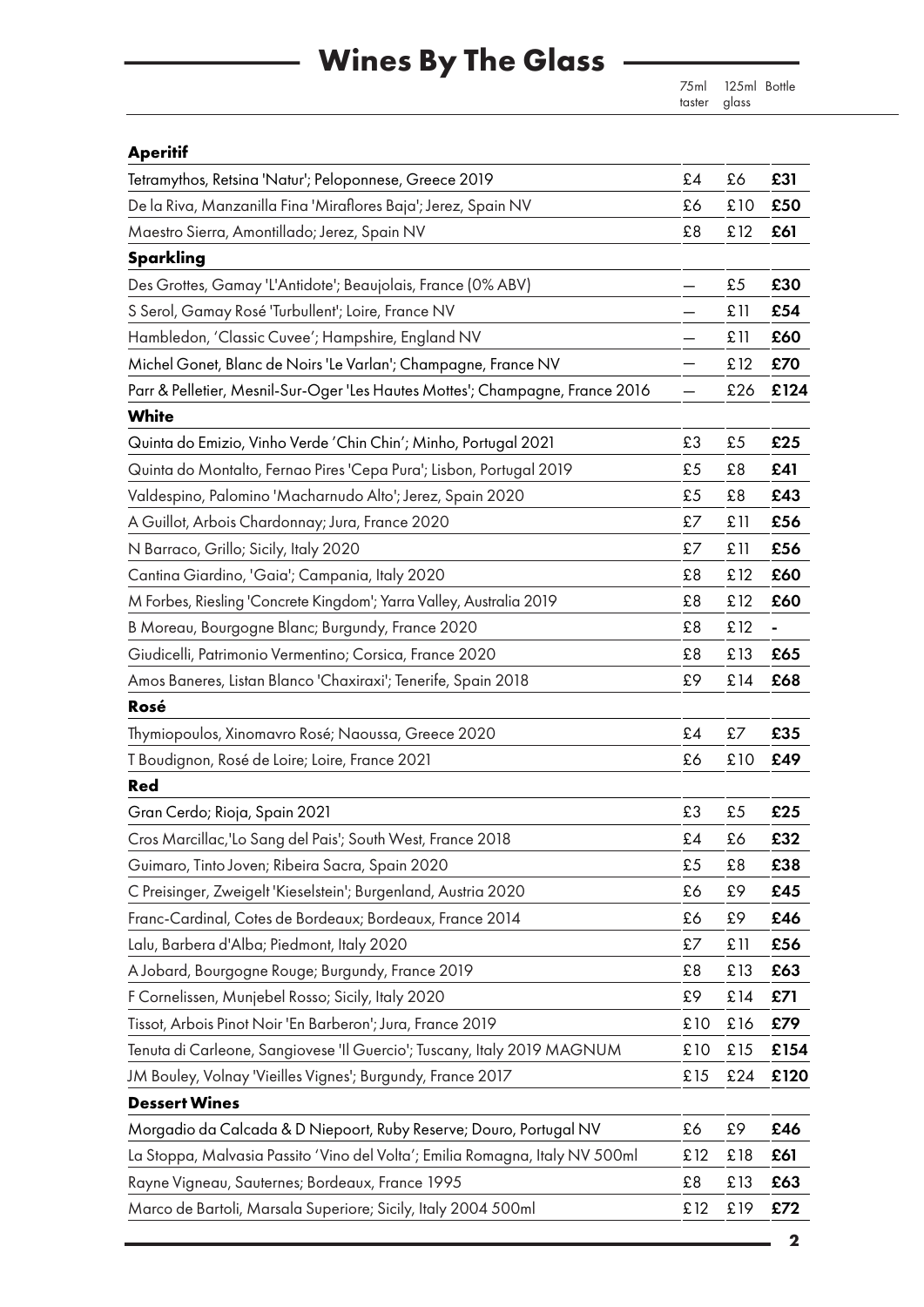## <span id="page-2-0"></span>**Coravin wines**

| <b>Sparkling</b>                                                       | 75 <sub>ml</sub><br>taster | 125ml<br>glass |
|------------------------------------------------------------------------|----------------------------|----------------|
| Bereche, Brut 'Reflet d'Antan'; Champagne, France NV                   |                            | £33            |
| P Peters, Brut Blanc de Blancs 'Les Montjolys'; Champagne, France 2014 |                            | £44            |
| Bollinger, Brut 'Grande Annee'; Champagne, France 1985                 |                            | £91            |
| <b>White</b>                                                           |                            |                |
| Guiberteau, Saumur 'Breze'; Loire, France 2018                         | £15                        | £24            |
| A Jobard, Meursault 1 er Cru 'Blagny'; Burgundy, France 2019           | £19                        | £30            |
| Tissot, Arbois Vin Jaune; Jura, France 2011 620ml                      | £25                        | £39            |
| Gravner, 'Breg'; Friuli, Italy 2012                                    | £29                        | £46            |
| Lopez de Heredia, Blanco Reserva 'Tondonia'; Rioja, Spain 1999         | £33                        | £52            |
| Clos Joliette, Jurancon 'Demi Sec'; South West, France 1996            | £42                        | £67            |
| Chateau Grillet; N Rhone, France 2016                                  | £50                        | £79            |
| Roulot, Corton-Charlemagne Grand Cru; Burgundy, France 2019            | £70                        | £111           |
| <b>Red</b>                                                             |                            |                |
| Ducru Beaucaillou, St-Julien; Bordeaux, France 1997                    | £25                        | £39            |
| Vieux Telegraphe, CNDP; S Rhone, France 1983                           | £25                        | £39            |
| C Tremblay, Morey-St-Denis 'Tres Girard'; Burgundy, France 2019        | £25                        | £40            |
| Tempier, Bandol 'Cabassaou'; Provence, France 1997                     | £30                        | £47            |
| L Accomasso, Barolo; Piedmont, Italy 2012                              | £39                        | £61            |
| Corison, Napa Valley Cabernet Sauvignon; California, USA 2005          | £43                        | £67            |
| <b>Sweet</b>                                                           |                            |                |
| Royal Tokaji, Tokaji Aszu 5 Puttonyas; Tokaj, Hungary 1999             | £16                        | £26            |
| Yquem, Sauternes; Bordeaux, France 2004                                | £57                        | £90            |
| <b>Fortified</b>                                                       |                            |                |
| Quinta do Noval, Vintage Port; Douro, Portugal 1985                    | £17                        | £27            |
| Marco de Bartoli, Marsala Superiore; Sicily, Italy 1987                | £21                        | £33            |
| Justino Henriques, Sercial; Madeira, Portugal 1940<br>50ml: £28        | £52                        | £84            |
| Justino Henriques, Malmsey; Madeira, Portugal 1933<br>50ml: £30        | £57                        | £91            |
| Justino Henriques, Verdelho; Madeira, Portugal 1934<br>50ml: £30 £57   |                            | £91            |

Please note that these wines are in limited quantity, and subject to change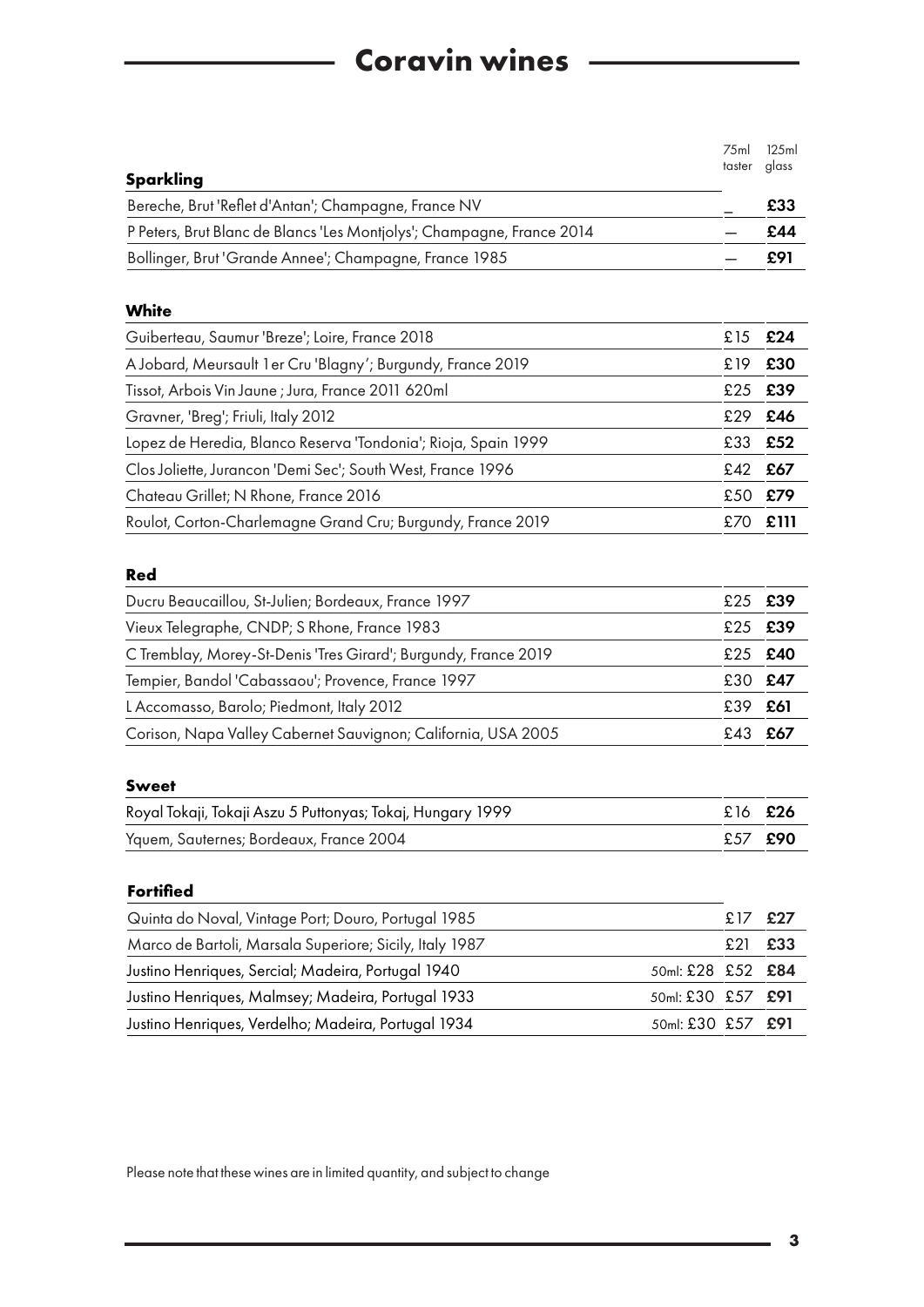#### <span id="page-3-1"></span><span id="page-3-0"></span>**Champagne**

Have you ever felt anything less than amazing after a glass or two of good Champagne? Here at Noble Rot we love drinking it whenever we can – not just celebrations – and are excited by the explosion of brilliant artisanal 'grower' producers in the region. Here's a selection of some of our favourites, along with a few Grand Marques ('big brands') too.

| Michel Gonet, Blanc de Noirs 'Le Varlan'; Champagne, France NV                          | £70  |
|-----------------------------------------------------------------------------------------|------|
| A Levasseur, Brut Nature 'Rue du Sorbier'; Champagne, France NV                         | £71  |
| Chartogne-Taillet, 'Sainte Anne', Brut; Champagne, France NV                            | £71  |
| E Dechannes, Extra Brut 'Essentielle'; Champagne, France NV                             | £71  |
| Vadin-Plateau, Extra Brut 'Renaissance'; Champagne, France NV                           | £71  |
| E Dechannes, Brut Rosé de Saignee; Champagne, France NV                                 | £72  |
| P Baillette, Brut 'Le Village'; Champagne, France NV                                    | £73  |
| O Horiot, Brut Nature 'Metisse'; Champagne, France NV                                   | £72  |
| Michel Gonet, Grand Cru 'Mesnil Sur Oger'; Champagne, France 2014                       | £77  |
| Laherte Freres, Extra Brut 'Rosé de Meunier'; Champagne, France NV                      | £79  |
| Marie-Courtin, Extra Brut 'Resonance'; Champagne, France 2019                           | £79  |
| F Savart, Brut Blanc de Noirs 'L'Ouverture'; Champagne, France NV                       | £95  |
| Pierre Peters, Grand Cru Blanc de Blancs 'Cuvee de Reserve'; Champagne, France NV       | £99  |
| P Baillette, Brut Rosé 'Bulles Roses'; Champagne, France NV                             | £104 |
| Ruppert-Leroy, Brut Nature Blanc de Noirs 'Papillon'; Champagne, France 2018            | £106 |
| Chartogne-Taillet, Extra Brut 'Les Couarres'; Champagne, France 2016                    | £108 |
| P Baillette, Blanc de Noirs 'Coeur de Craie; Champagne, France NV                       | £110 |
| Marie-Courtin, Extra Brut 'Concordance'; Champagne, France 2016                         | £116 |
| Agrapart & Fils, Avize Grand Cru Extra Brut 'Complantee'; Champagne, France NV          | £119 |
| P Baillette, Verzenay Grand Cru 'Coeur de Craie; Champagne, France NV                   | £119 |
| Bereche, Brut 1 er Cru 'Rilly-la-Montagne'; Champagne, France 2017                      | £120 |
| E Brochet, Rosé de Saignee; Champagne, France NV                                        | £124 |
| Parr & Pelletier, Mesnil-Sur-Oger 'Les Hautes Mottes'; Champagne, France 2016           | £124 |
| F Boulard, Brut Nature 'Petraea'; Champagne, France NV                                  | £131 |
| F Savart, Extra-Brut 'Les Pinots'; Champagne, France NV                                 | £133 |
| R Boulard, Extra Brut 'Les Rachais'; Champagne, France 2004                             | £133 |
| Michel Gonet, Blanc de Blancs '3 Terroirs'; Champagne, France 2016 MAGNUM               | £138 |
| Chartogne-Taillet, Avize Grand Cru Blanc de Blancs 'Hors Serie'; Champagne, France 2015 | £140 |
| C Bouchard, Roses de Jeanne Brut Blanc de Noirs 'Val Vilaine'; Champagne, NV            | £150 |
| Jacquesson, Extra Brut 'Cuvee 736'; Champagne, France NV                                | £170 |
| Leclapart, 1 er Cru Blanc de Blancs 'L'Apotre' Brut Nature; Champagne, France NV (2010) | £179 |
| P Peters, Brut Blanc de Blancs 'Les Montjolys'; Champagne, France 2014                  | £214 |
| Bollinger, 'Special Cuvee'; Champagne, France NV                                        | £220 |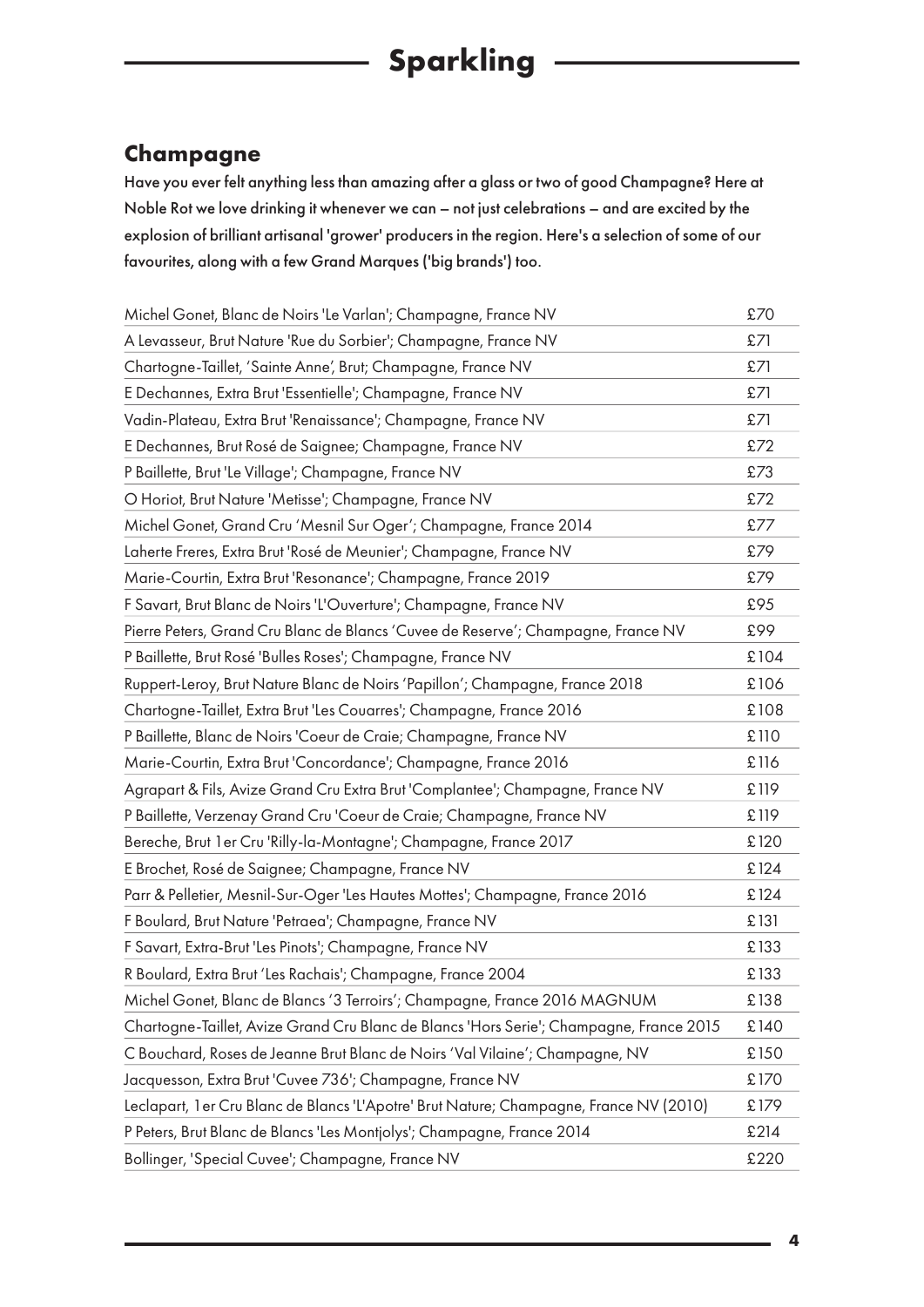# **Sparkling**

| £224 |
|------|
| £230 |
| £238 |
| £238 |
| £250 |
| £304 |
| £318 |
| £382 |
| £480 |
| £984 |
|      |

#### **England & Wales**

For years English sparkling wine has been regarded as a bit of a joke, so when two home-grown bubblies triumphed in our 'Champagne vs English sparkling blind tasting', a few eye-brows were raised. See if you agree with our judging panel of well-respected wine writers, chefs and sommeliers that the best English Sparklers are now a genuine alternativeto Champagne.

| Hambledon, 'Classic Cuvee'; Hampshire, England NV                   | £60  |
|---------------------------------------------------------------------|------|
| Ancre Hill, Blanc de Noirs; Monmouthshire, Wales NV                 | £66  |
| Hambledon, 'Premiere Cuvee'; Hampshire, England NV                  | £88  |
| Nyetimber, 'Classic Cuvee'; Sussex, England 2005                    | £102 |
| Hambledon, Brut Nature Rosé 'Premiere Cuvee'; Hampshire, England NV | £108 |
| Nyetimber, Blanc de Blancs; Sussex, England 2003                    | £120 |
| Nyetimber, Blanc de Blancs; Sussex, England 1998                    | £121 |

#### <span id="page-4-0"></span>**Others**

| Progetto Calcarius, 'Frecciabomb'; Puglia, Italy 2020      | £48  |
|------------------------------------------------------------|------|
| Camillo Donati, Malvasia Secco; Emilia Romagna, Italy 2019 | £.52 |
| Casa Coste Piane, Prosecco; Veneto, Italy NV               | £53  |
|                                                            |      |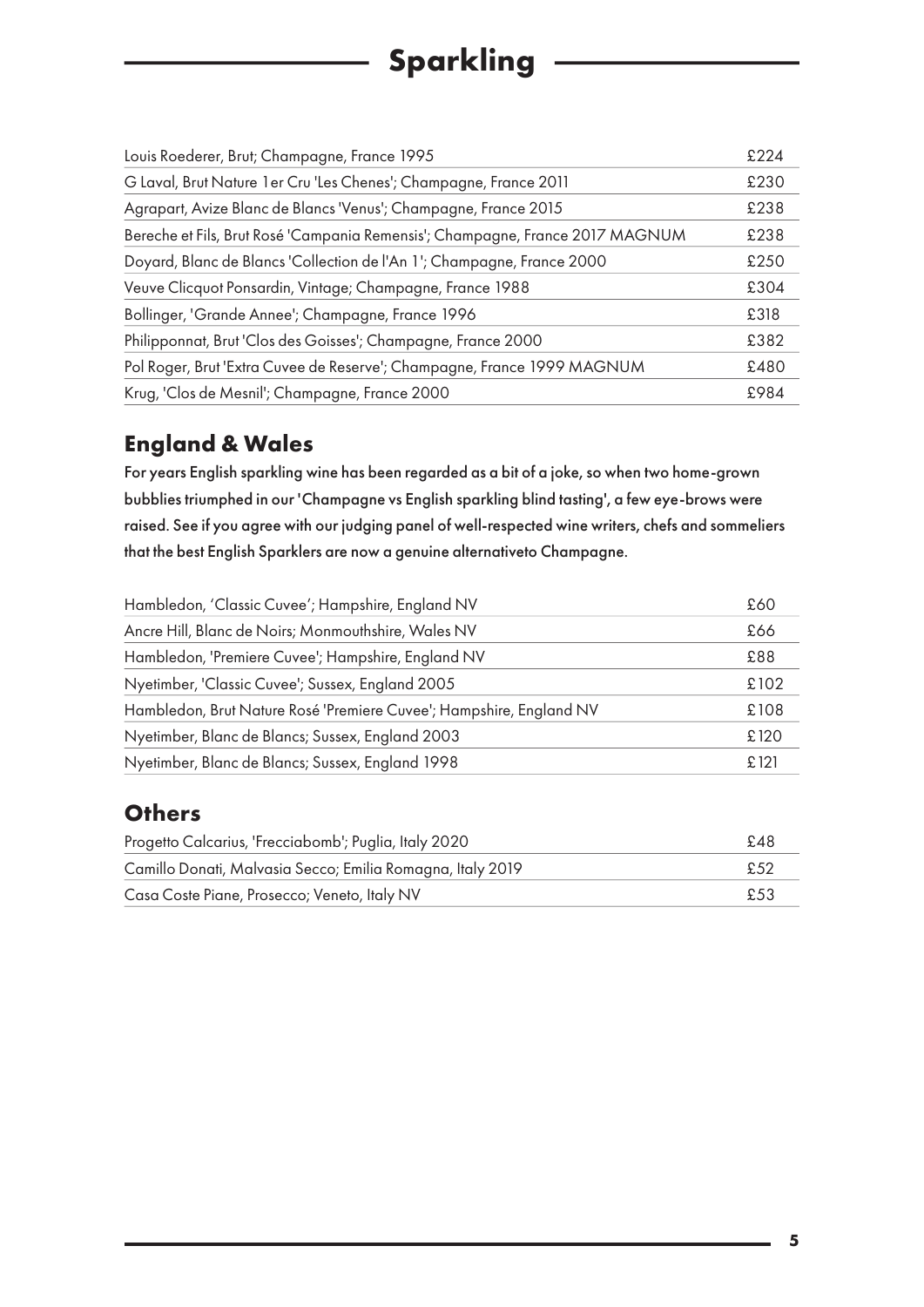### <span id="page-5-1"></span><span id="page-5-0"></span>**Chardonnay (The world's greatest whites)**

Many people claim they "don't like Chardonnay", but at Noble Rot we think that's a bit like saying you don't like chicken based on KFC, or disliking all music because of Robbie Williams. Sure, Chardonnay is routinely violated by all manner of unscrupulous 'winemakers', but in the hands of Burgundy's leading vignerons it's transformed into wines of incomparable beauty.

| Champs de L'Abbaye, Bourgogne Blanc; Burgundy, France 2018                        | £56  |
|-----------------------------------------------------------------------------------|------|
| Ballot-Millot, Bourgogne Blanc; Burgundy, France 2019                             | £57  |
| Champs de L'Abbaye, Rully Blanc 'Les Chatalienne'; Burgundy, France 2019          | £58  |
| Chevrot, Hautes Cotes de Beaune; Burgundy, France 2019                            | £60  |
| E&E Vocoret, Chablis 'Les Pargues'; Burgundy, France 2020                         | £60  |
| E&E Vocoret, Chablis 'Bas de Chapelot'; Burgundy, France 2020                     | £61  |
| E Giboulot, Bourgogne Blanc; Burgundy, France 2018                                | £62  |
| E Giboulot, Macon-Villages 'Terres Maconnaises'; Burgundy, France 2017            | £62  |
| A Boisson, Bourgogne Blanc; Burgundy, France 2018                                 | £63  |
| Athenais, Bourgogne Blanc; Burgundy, France 2019                                  | £65  |
| B Lorenzon, Montagny 1 er Cru 'Le Choix du Roi'; Burgundy, France 2019            | £76  |
| J Litaud, Pouilly-Fuisse 'La Roche'; Burgundy, France 2019                        | £83  |
| P Pillot, Saint-Aubin 1 er Cru 'Les Charmois'; Burgundy, France 2019              | £84  |
| P Piuze, Chablis 1 er Cru 'Roncieres'; Burgundy, France 2020                      | £88  |
| Thiriet, Bourgogne Blanc 'Cuvee Confidentielle'; Burgundy, France 2020            | £95  |
| Ballot Millot, Meursault; Burgundy, France 2019                                   | £99  |
| P Piuze, Chablis 1 er Cru 'Les Sechets'; Burgundy, France 2020                    | £104 |
| Thiriet, Vezelay 'Champs Cervin'; Burgundy, France 2020                           | £105 |
| Chantereves, Auxey-Duresses 'Les Hautes'; Burgundy, France 2019                   | £106 |
| A&O de Moor, Chablis 1 er Cru 'Vau de Vey'; Burgundy, France 2018                 | £110 |
| Ballot-Millot, Meursault 'Les Criots'; Burgundy, France 2019                      | £111 |
| F Carillon, Puligny-Montrachet; Burgundy, France 2018                             | £117 |
| de la Vougeraie, Puligny-Montrachet; Burgundy, France 2019                        | £118 |
| B Moreau, Bourgogne Blanc; Burgundy, France 2020 MAGNUM                           | £126 |
| X Monnot, Chassagne-Montrachet 1 er Cru 'En Remilly'; Burgundy, France 2018       | £135 |
| Bachelet-Monnot, Puligny-Montrachet 1 er Cru 'Les Referts'; Burgundy, France 2018 | £136 |
| C Moreau, Chablis Grand Cru 'Les Clos'; Burgundy, France 2011                     | £138 |
| A Boisson, Meursault; Burgundy, France 2015                                       | £141 |
| M Morey, Chassagne-Montrachet 1 er Cru 'Les Caillerets'; Burgundy, France 2011    | £141 |
| A Jobard, Meursault 1 er Cru 'Blagny'; Burgundy, France 2019                      | £147 |
| Ballot Millot, Meursault 1 er Cru 'Boucheres'; Burgundy, France 2019              | £147 |
| Marquis d'Angerville, Meursault 'Santenots'; Burgundy, France 2004                | £170 |
| Ballot-Millot, Meursault; Burgundy, France 2017 MAGNUM                            | £174 |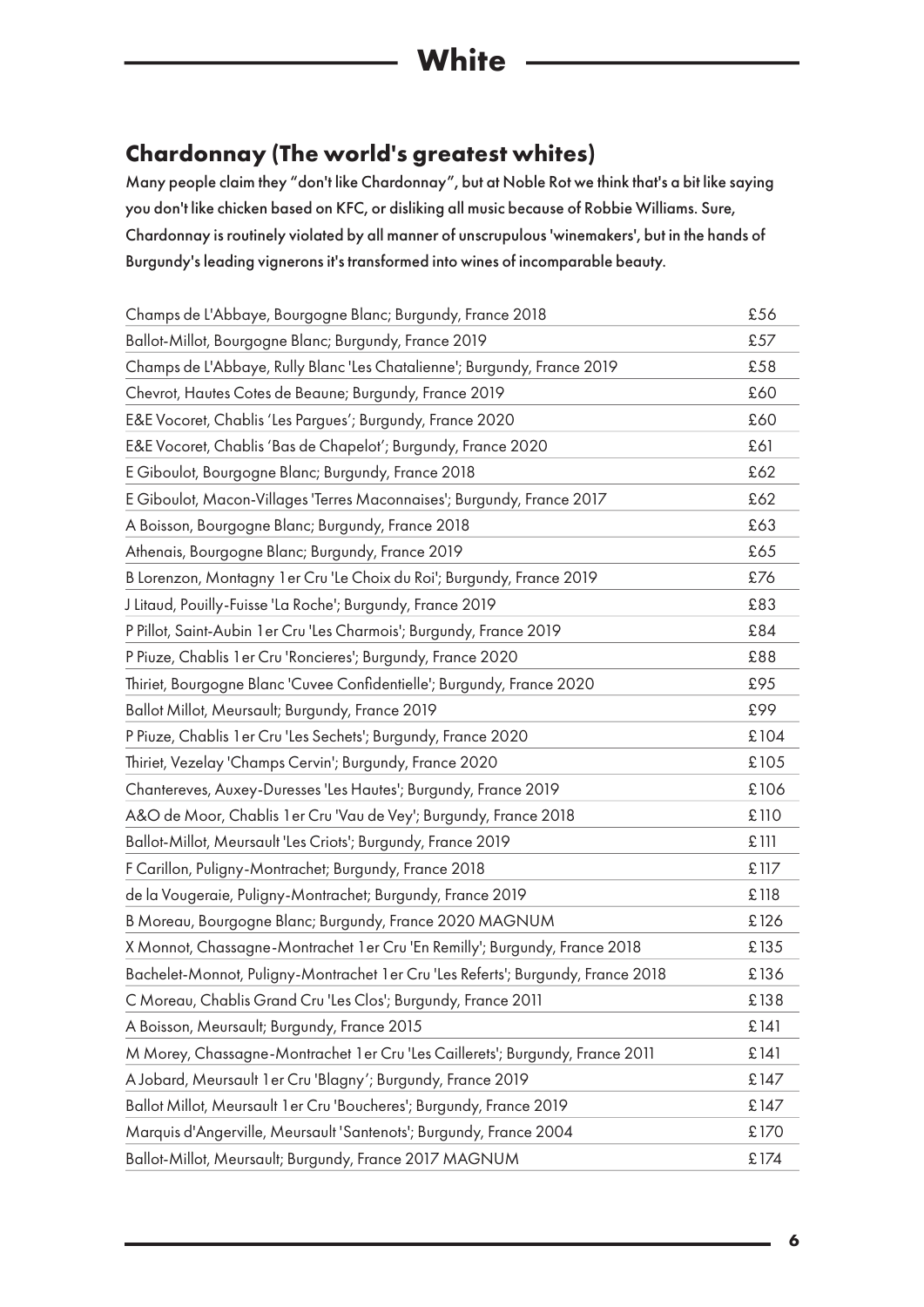# **White**

<span id="page-6-0"></span>

| Roulot, Meursault; Burgundy, France 2019                                          | £195 |
|-----------------------------------------------------------------------------------|------|
| Roulot, Meursault 'Meix Chavaux'; Burgundy, France 2019                           | £210 |
| Verget, Corton-Charlemagne; Burgundy, France 1996                                 | £220 |
| Comtes Lafon, Meursault 'Clos de la Barre'; Burgundy, France 2018                 | £271 |
| Roulot, Meursault 'Tesson, Clos de Mon Plaisir'; Burgundy, France 2019            | £285 |
| B Ente, Puligny-Montrachet 1 er Cru 'Clos de la Truffiere'; Burgundy, France 2015 | £303 |
| Ramonet, Chassagne-Montrachet 1 er Cru 'Clos du Cailleret'; Burgundy, France 2016 | £342 |
| Roulot, Meursault 1 er Cru 'Porusots'; Burgundy, France 2019                      | £350 |
| Ramonet, Chassagne-Montrachet 1 er Cru 'Les Ruchottes'; Burgundy, France 1993     | £384 |
| Roulot, Meursault 1 er Cru 'Clos de Boucheres'; Burgundy, France 2019             | £450 |
| Roulot, Corton-Charlemagne Grand Cru; Burgundy, France 2019                       | £550 |
| Morey-Blanc, Montrachet Grand Cru; Burgundy, France 1993                          | £675 |
| A Ente, Puligny-Montrachet 1 er Cru 'Referts'; Burgundy, France 2003              | £889 |

### **Others**

| A Guillot, Arbois Chardonnay; Jura, France 2020                                 | £56  |
|---------------------------------------------------------------------------------|------|
| Lowboi, Porongurup Chardonnay; Western Australia, Australia 2020                | £59  |
| d'Arlay, Cotes du Jura Chardonnay 'En Treize Vent'; Jura, France 2019           | £61  |
| Sandhi, Santa Rita Hills Chardonnay 'Sandford & Benedict'; California, USA 2019 | £96  |
| M Godard, Beaujolais Blanc; Beaujolais, France 2018 MAGNUM                      | £108 |
| Au Bon Climat, Sta. Barbara Chardonnay; California, USA 2013                    | £118 |
| Kongsgaard, Napa Valley Chardonnay; California, USA 2019                        | £160 |
| JF Ganevat, Chardonnay 'Les Grands Teppes VV'; Jura, France 2005                | £300 |
|                                                                                 |      |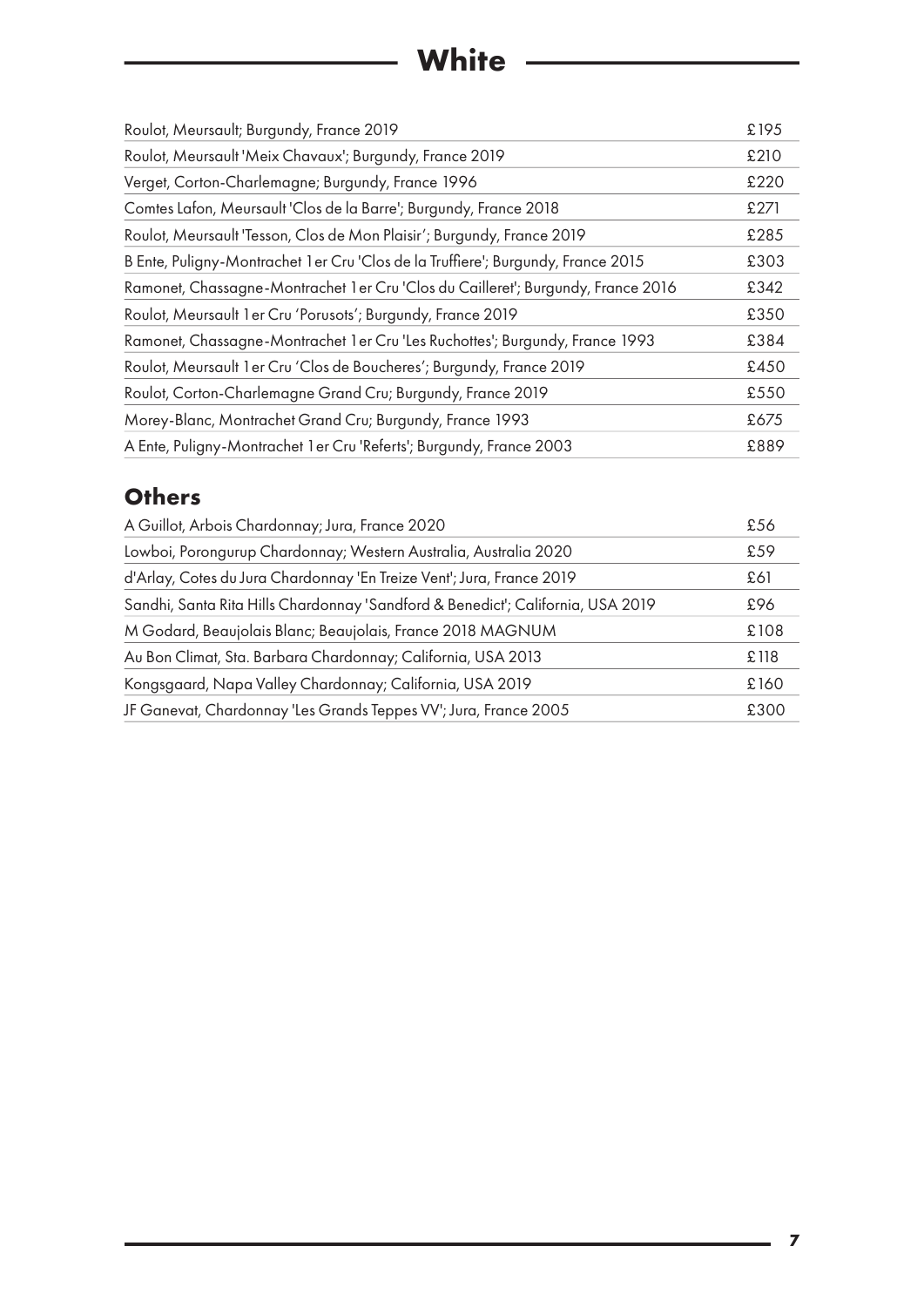#### <span id="page-7-0"></span>**Loire Valley & Loire Valley inspired**

From Nantes on France's Atlantic coast to the hill–top town of Sancerre 170 miles to the east, the Loire Valley makes dependably delicious white wines. Typically featuring mouth-watering acidity and lively, fresh aromas, these highly drinkable whites are a match for a diverse array of dishes.

| H Villemade, Cheverny; Loire, France 2020                                   | £46  |
|-----------------------------------------------------------------------------|------|
| Champalou, Vouvray Sec; Loire, France 2020                                  | £46  |
| C Baraut, 'Les Herbes Folles'; Loire, France 2020                           | £49  |
| J Landron, Muscadet 'Amphibolite'; Loire, France 2020                       | £49  |
| Coing de St. Fiacre, Muscadet 'L'Ancestrale'; Loire, France 2015            | £53  |
| N Reau, Anjou 'Clos de Treilles'; Loire, France 2020                        | £53  |
| R Mosse, VdF Chenin; Loire, France 2020                                     | £54  |
| JC Garnier, Chenin Blanc 'Rouchefert'; Loire, France 2020                   | £55  |
| C Baraut, Savennieres 'Le Pitrouillet'; Loire, France 2019                  | £57  |
| Guiberteau, Saumur Blanc; Loire, France 2020                                | £59  |
| T Germain, Saumur Blanc 'L'Insolite'; Loire, France 2017                    | £60  |
| Belargus, Savennieres 'Les Gaudrets'; Loire, France 2018                    | £73  |
| C Baraut, Savennieres 'Les Petites Combes'; Loire, France 2019              | £76  |
| JP Robinot, Les Vignes de l'Ange, Chenin Blanc 'Charme'; Loire, France 2019 | £78  |
| Belliviere, Jasnieres 'Eparses VV Sans Soufre'; Loire, France 2016          | £80  |
| Domaine de la Sansonniere, 'Les Fouchardes'; Anjou, Loire, France 2018      | £80  |
| B Stater West, Saumur Blanc 'Les Chapaudaises'; Loire, France 2017          | £83  |
| Belliviere, Jasnieres 'Caligramme'; Loire, France 2016                      | £86  |
| Belliviere, Jasnieres 'Caligramme'; Loire, France 2017                      | £90  |
| Aussigouins, Anjou 'Experto R'; Loire, France 2018                          | £93  |
| E Morgat, Anjou Blanc 'La Croisee des Chenins'; Loire, France 2017          | £94  |
| Belargus, Anjou 'Roueres'; Loire, France 2018                               | £103 |
| E Morgat, Savennieres 'Fides'; Loire, France 2014                           | £110 |
| Guiberteau, Saumur 'Breze'; Loire, France 2018                              | £115 |
| Belargus, Anjou 'Anjou Noir'; Loire, France 2020 MAGNUM                     | £116 |
| Dagueneau, 'Blanc Etc'; Loire, France 2019                                  | £120 |
| Guiberteau, Saumur 'Les Moulins'; Loire, France 2018 MAGNUM                 | £132 |
| Belargus, Anjou 'Treilles'; Loire, France 2018                              | £145 |
| Dagueneau, Pouilly-Fume 'Silex'; Loire, France 2015                         | £190 |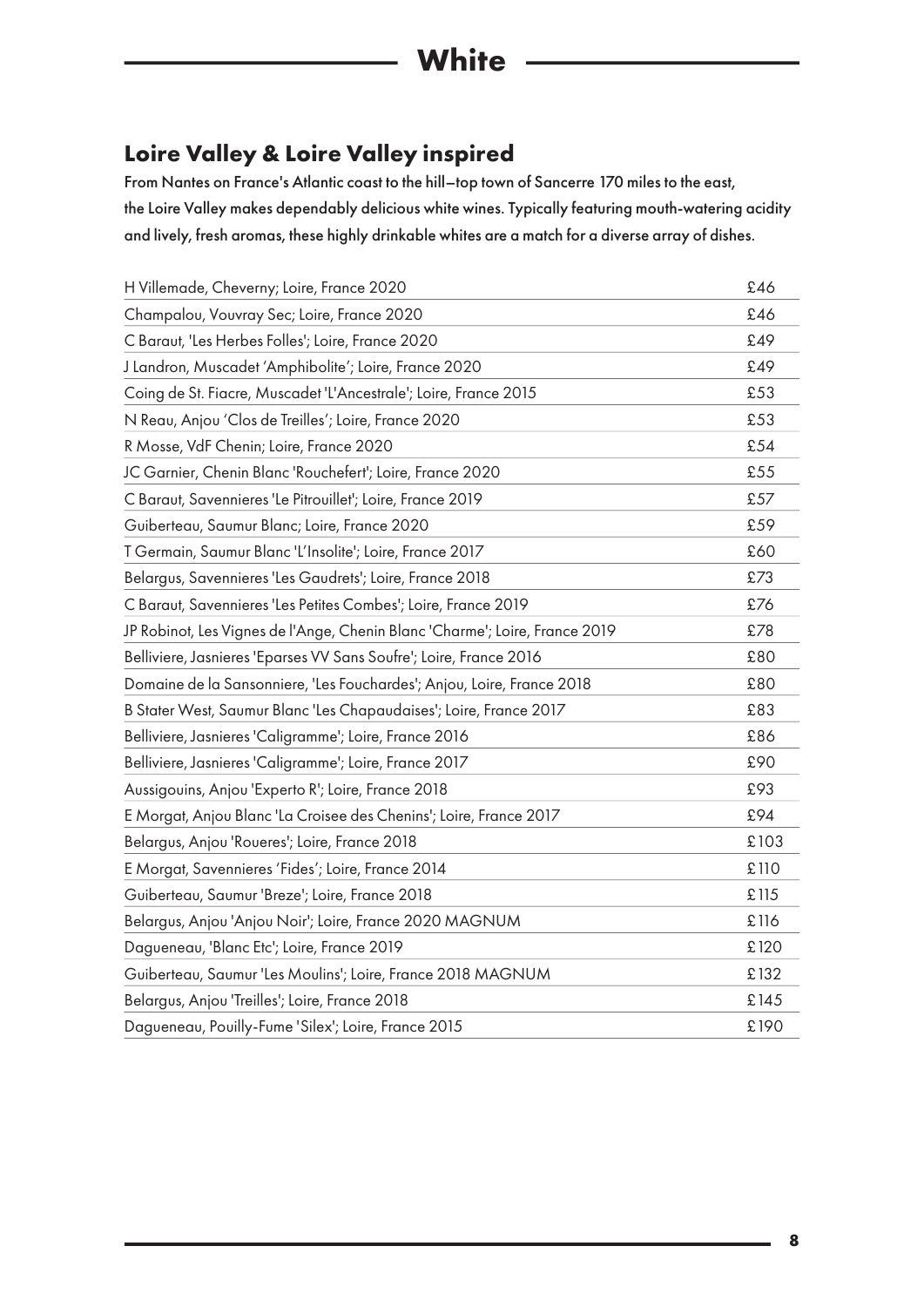#### **Riesling, Grüner Veltliner & related**

100 years ago top German Rieslings were the world's most expensive wines. Thankfully they aren't quite as costly today, and in many cases represent some of the best 'quality to price' ratios around. Redolent with the aromas of slate, stones, citrus and even petrol, try a laser-focused Weingut Keller or Koehler-Ruprecht, or a broader, richer style from Alsace or Austria. For the ultimate expression, try a Trimbach's legendary Clos Ste Hune; wine doesn't get much better.

| Krasna Hora, Gewurtztraminer 'Herr Gewurz'; Moravia, Czech Republic 2021               | £51  |
|----------------------------------------------------------------------------------------|------|
| M Forbes, Riesling 'RS5'; Strathbogie Ranges, Australia 2021                           | £56  |
| Ota Sevcik, Riesling; Moravia, Czech Republic 2019                                     | £56  |
| Maximin Grunhauser, Riesling 'Herrenburg'; Mosel, Germany 2009                         | £58  |
| Schafer-Frohlich, Riesling Kabinett 'Bockenauer Felseneck'; Nahe, Germany 2017         | £58  |
| F Haag, Riesling Feinherb 'Brauneberger Juffer'; Mosel, Germany 2019                   | £59  |
| Max Sein Wein, Silvaner 'Les Autochtones'; Baden, Germany 2019                         | £59  |
| Zilliken, Riesling Kabinett 'Saarburger Rausch'; Mosel, Germany 2019                   | £59  |
| Muller-Ruprecht, Riesling Trocken 'Kallstadter Saumagen N'; Pfalz, Germany 2020        | £61  |
| Wasenhaus; Weissburgunder; Baden, Germany 2019                                         | £61  |
| Muller-Ruprecht, Riesling Trocken 'Kallstadter Saumagen N'; Pfalz, Germany 2017        | £63  |
| Stein, Riesling Trocken Spatlese 'Palmberg'; Mosel, Germany 2020                       | £62  |
| Selbach Oster, Riesling Kabinett 'Wehlener Klosterberg'; Mosel, Germany 1991           | £63  |
| Zilliken, Riesling Spatlese 'Saarburger Rausch'; Mosel, Germany 2019                   | £63  |
| JJ Prum, Riesling Spatlese 'Graacher Himmelreich'; Mosel, Germany 2015                 | £64  |
| JJ Prum, Riesling Spatlese 'Wehlener Sonnenuhr'; Mosel, Germany 2019                   | £64  |
| Wittmann, Riesling Trocken 'Westhofener'; Rheinhessen, Germany 2016                    | £66  |
| Josmeyer, Riesling 'Le Dragon'; Alsace, France 2018                                    | £69  |
| Koehler-Ruprecht, Riesling Auslese Trocken 'Kallstadter Saumagen'; Pfalz, Germany 2015 | £74  |
| Heymann-Lowenstein, Riesling 'Uhlen Laubach'; Mosel, Germany 2019                      | £76  |
| Zilliken, Riesling Spatlese 'Saarburger Rausch'; Mosel, Germany 2009                   | £76  |
| Koehler-Ruprecht, Riesling Auslese Trocken 'Kallstadter Saumagen'; Pfalz, Germany 2017 | £78  |
| Donnhoff, Riesling Spatlese 'Oberhauser Brucke'; Nahe, Germany 2018                    | £85  |
| F Haag, Riesling Spatlese 'Brauneberger Juffer Sonnenuhr'; Mosel, Germany 2007         | £86  |
| Zilliken, Riesling Kabinett 'Saarburger Rausch'; Mosel, Germany 2005                   | £89  |
| Selbach-Oster, Riesling Auslese Feinherb 'Zeltinger Schlossberg'; Mosel, Germany 2007  | £91  |
| Selbach-Oster, Zeltinger Schlossberg 'Schmitt'; Mosel, Germany 2010                    | £93  |
| Donnhoff, Riesling Trocken GG 'Felsenberg'; Nahe, Germany 2019                         | £101 |
| Battenfeld-Spanier, Riesling 'Frauenberg'; Rheinhessen, Germany 2018                   | £105 |
| Koehler-Ruprecht, Riesling Kabinett Trocken 'Kallstadter'; Pfalz, Germany 2019 MAGNUM  | £108 |
| Willi Schaefer, Riesling Spatlese 'Graacher Domprobst'; Mosel, Germany 1993            | £126 |
| E Knoll, Gruner Veltliner Smaragd 'Vinothekfullung'; Wachau, Austria 2002              | £138 |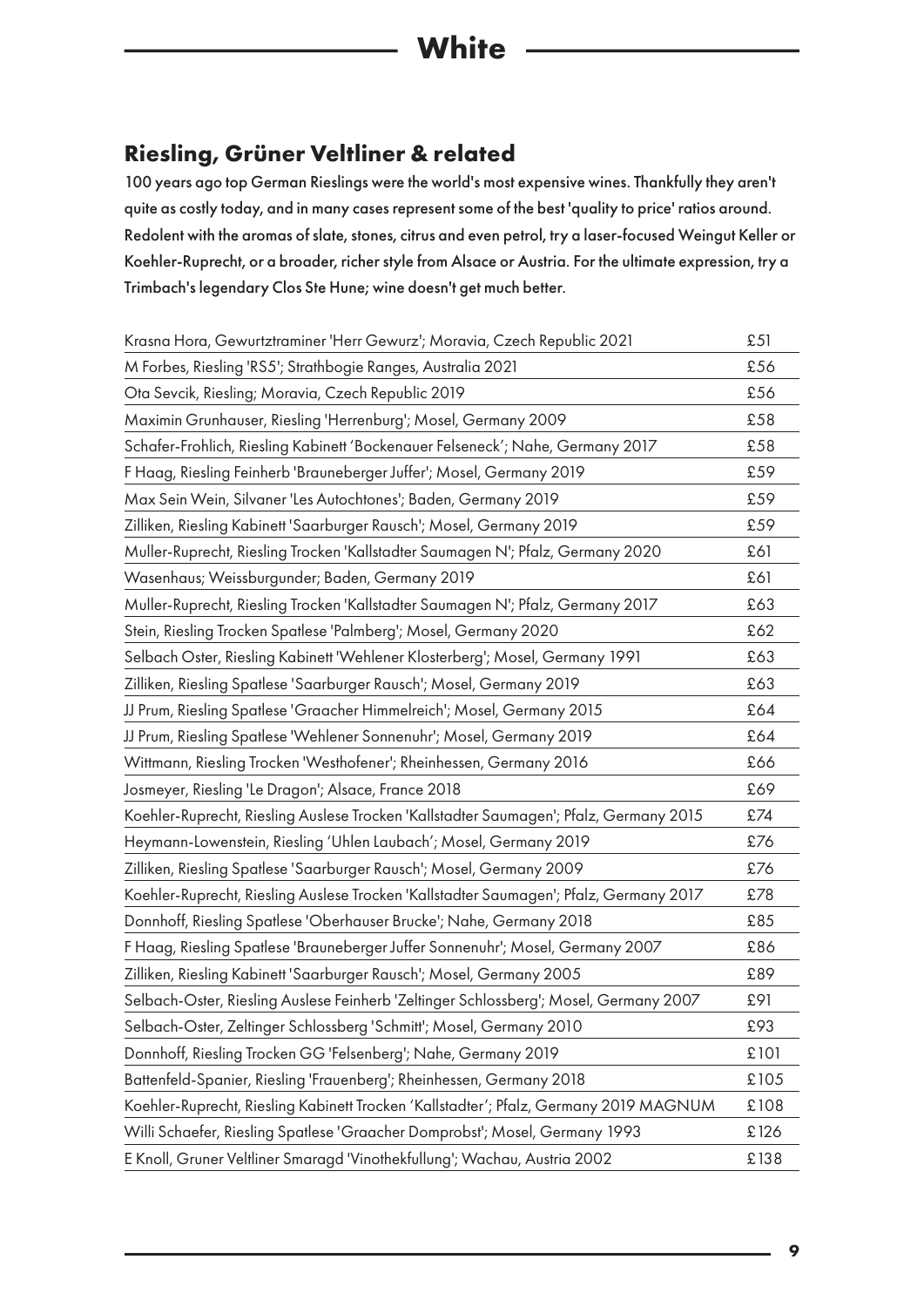## <span id="page-9-0"></span>**Rhone Valley & Rhone Valley inspired**

| La Luminaille, Cotes du Rhone Blanc; S Rhone, France 2020                        | £47  |
|----------------------------------------------------------------------------------|------|
| A&E Verset, Viognier; N Rhone, France 2020                                       | £49  |
| J Pilon, Collines Rhodaniennes 'Bruit des Vagues'; N Rhone, France 2020          | £49  |
| M Barret, 'Petit Ours'; N Rhone, France 2020                                     | £55  |
| B Gripa, St Peray 'Les Pins'; N Rhone, France 2020                               | £59  |
| E Texier, Cotes du Rhone Blanc 'St Julien en St Alban'; N Rhone, France 2016     | £59  |
| B Gripa, St Peray 'Les Figuiers'; N Rhone, France 2019                           | £64  |
| Romaneaux-Destezet, VdP Blanc; N Rhone, France 2019                              | £65  |
| JP Jamet, Cotes du Rhone Blanc; N Rhone, France 2020                             | £65  |
| J Pilon, Viognier 'Mon Grand Pere Etait Limonadier'; N Rhone, France 2020 MAGNUM | £110 |
| A Clape, St-Peray; N Rhone, France 2017                                          | £111 |
| J Pilon, Condrieu 'Vernon'; N Rhone, France 2016                                 | £113 |
| R Rostaing, Condrieu 'La Bonnette'; N Rhone, France 2020                         | £113 |
| Chateau Grillet; N Rhone, France 2017                                            | £418 |
| Chateau Grillet; N Rhone, France 2010                                            | £450 |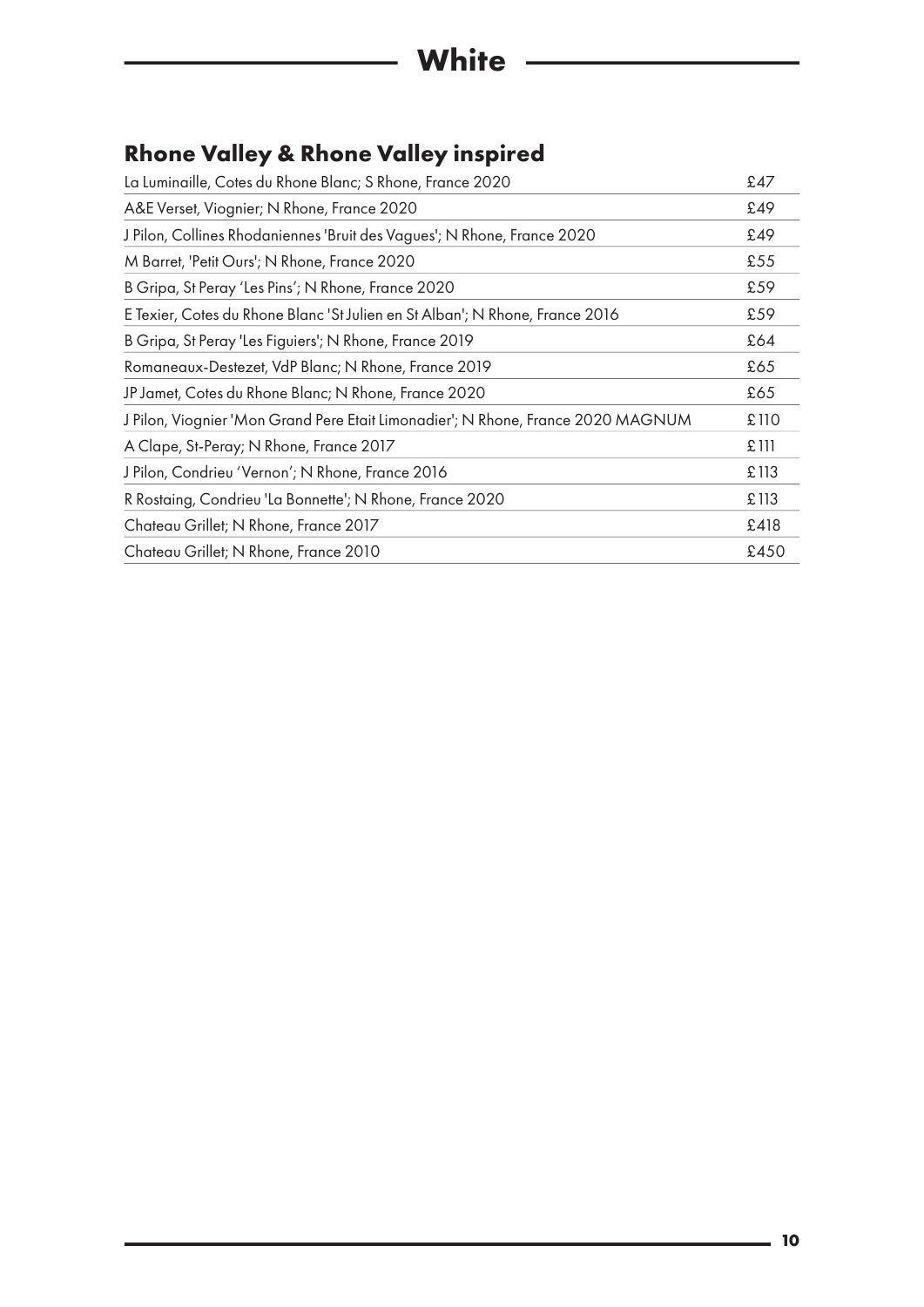## **Other white grapes (Aligoté to Zibibbo and beyond)**

| Quinta do Ermizio, Vinho Verde 'Chin Chin'; Minho, Portugal 2021            | £25 |
|-----------------------------------------------------------------------------|-----|
| Adega de Penalva, Branco; Dao, Portugal 2021                                | £26 |
| Ciello, Catarratto 'Bianco'; Sicily, Italy 2020                             | £26 |
| Colle Stefano, Verdicchio di Matelica; Marche, Italy 2020                   | £34 |
| Lyrarakis Dafni 'Psarades'; Crete, Greece 2020                              | £35 |
| Lyrarakis, Vidiano; Crete, Greece 2020                                      | £35 |
| Tetramythos, Roditis 'Natur'; Peloponesse, Greece 2021                      | £36 |
| Quinta da Palmirinha, Azal Branco; Vinho Verde, Portugal 2020               | £46 |
| Amos Baneres 'Hey'; Catalunya, Spain 2019                                   | £47 |
| T Rodriguez, Godello 'Gaba do Xil'; Valdeorras, Spain 2020                  | £48 |
| Alex Della Vecchia, Pinot Grigio 'Grinton'; Veneto; Italy 2020              | £52 |
| Serra Oca, Moscatel Graudo; Lisbon, Portugal 2020                           | £52 |
| Zafeirakis, Assyrtiko; Tyrnavos, Greece 2021                                | £52 |
| Kamara, Retsina 'Nimbus Ritinitis'; Macedonia, Greece 2020                  | £53 |
| Majas, Cotes Catalanes 'Orange'; Roussillon, France 2021                    | £53 |
| Bageiras, Branco; Bairrada, Portugal 2005                                   | £54 |
| Deja Bu, Bourgogne Aligote 'Aligotte!'; Burgundy, France 2020               | £54 |
| Mullineux, 'Old Vines White'; Swartland, South Africa 2020                  | £54 |
| Tetramythos, Roditis 'Orange Natur'; Peloponesse, Greece 2021               | £54 |
| Vale da Capucha, Gouveio Branco; Lisbon, Portugal 2018                      | £54 |
| A Homonna, Furmint-Harslevelu 'Birtok Valogatas'; Tokaj, Hungary 2018       | £55 |
| L'Enclos de Peralba, Garnacha Blanca 'Les Camades'; Penedes, Spain 2018     | £55 |
| Moric, Hidden Treasures Project; Somlo, Hungary 2019                        | £55 |
| La Petite Baigneuse, 'Juste Ciel'; Roussillon, France 2018                  | £56 |
| N Barraco, Grillo; Sicily, Italy 2020                                       | £56 |
| Les Foulards Rouges, 'Soif Du Mal'; Roussillon, France 2019                 | £57 |
| A Mendes, Verdello 'Magma'; Azores; Portugal, 2019                          | £58 |
| Chevrot, Bourgogne Aligote 'Tilleul'; Burgundy, France 2018                 | £58 |
| Double Zero, Bourgogne Aligote 'Les Veloupots'; Burgundy, France 2020       | £58 |
| L Aillaud, 'Libre Comme l'Air'; Provence, France 2020                       | £58 |
| D Lucas, Les Vignes de Paradis Chasselas 'Face au Lac'; Savoie, France 2020 | £59 |
| Merande, 'La Comtesse Blanche'; Savoie, France 2017                         | £59 |
| De Souch, Jurancon Sec; South West, France 2016                             | £59 |
| Vassaltis, Assyrtiko; Santorini, Greece 2020                                | £59 |
| Aseginolaza y Leunda, 'Txuria'; Navarra; Spain 2020                         | £60 |
| Cantina Giardino, 'Gaia'; Campania, Italy 2020                              | £60 |
| Amos Baneres 'Vinya Oculta'; Catalunya, Spain 2019                          | £61 |
| d'Arlay, Cotes du Jura Savagnin 'Nature'; Jura, France 2020                 | £61 |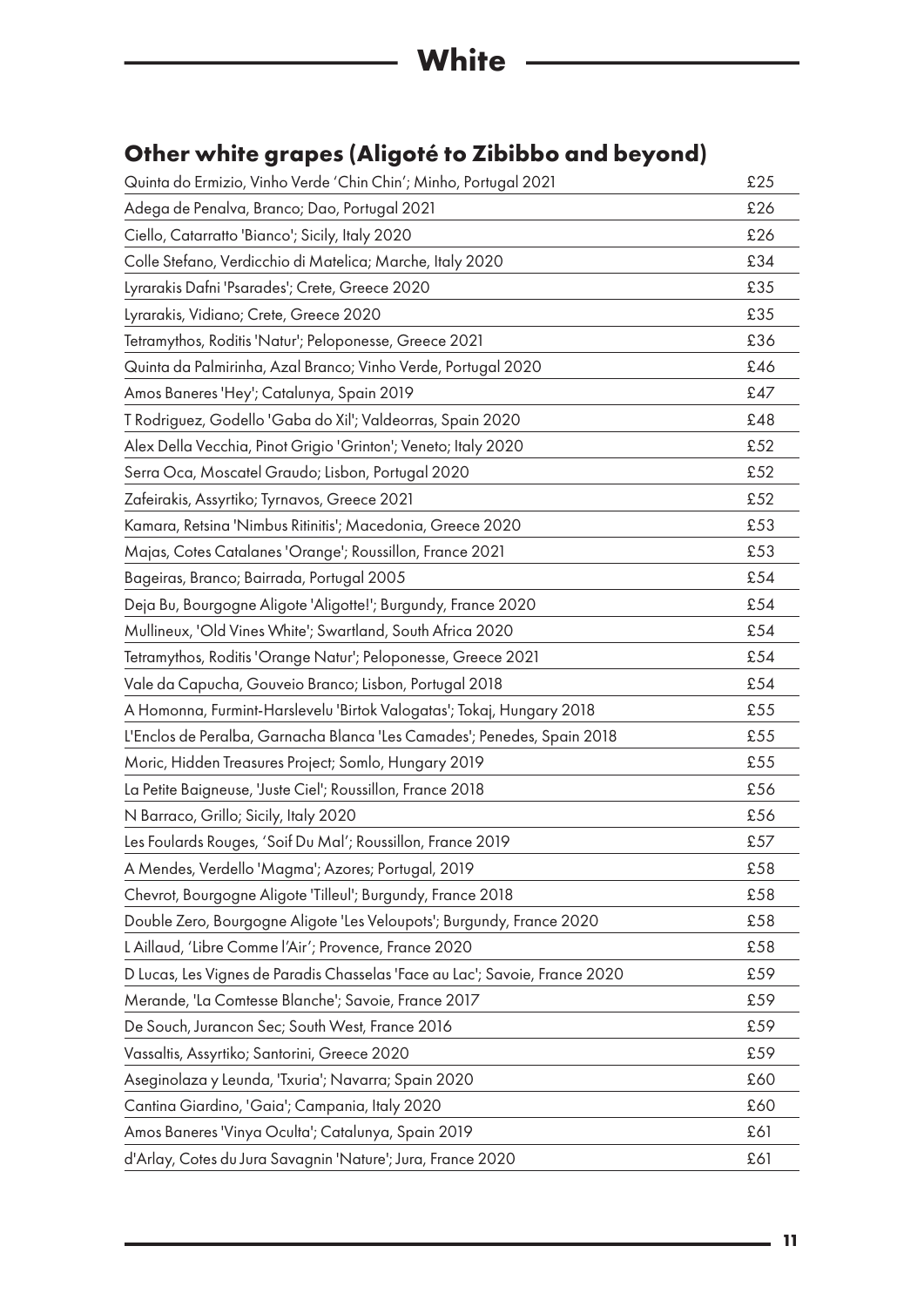# **White** ————————————————————

<span id="page-11-0"></span>

| Radikon, Tocai Friulano 'Jakot'; Friuli, Italy 2016 500ml                         | £61  |
|-----------------------------------------------------------------------------------|------|
| Manon, 'Selene'; Adelaide Hills, Australia 2019                                   | £61  |
| Skerlj, Malvasia; Friuli, Italy 2019                                              | £61  |
| Les Freres Soulier, 'Pur Kiffe'; Gard, France 2017                                | £62  |
| Lulu Vigneron, Cotes du Jura 'QV d'Etoiles'; Jura, France 2018                    | £62  |
| Mada, Grenache Noir 'Bang Bang'; Languedoc, France 2019                           | £62  |
| M&F Curtet, 'Tonnere de Gres'; Savoie, France 2019                                | £62  |
| V Morel, Savagnin 'En Bois d'Arnaux'; Jura, France 2018                           | £62  |
| La Stoppa, 'Ageno'; Emilia Romagna, Italy 2016                                    | £63  |
| Quinta das Bajancas, 'Private Sellection'; Douro, Portugal 2008                   | £63  |
| Werlitsch, Ex Vero II S; Styria, Austria 2017                                     | £63  |
| Matassa, 'Blanc'; Roussillon, France 2019                                         | £64  |
| Giudicelli, Patrimonio Vermentino; Corsica, France 2020                           | £65  |
| Roulot, Aligote; Burgundy, France 2019                                            | £65  |
| Naudin-Ferrand, Pinot Blanc 'Galanthus Nivalis'; Burgundy, France 2017            | £65  |
| V Morel, Savagnin Ouille; Jura, France 2018                                       | £65  |
| Economou, Sitia; Crete, Greece 2015                                               | £66  |
| Amos Baneres, Listan Blanco 'Chaxiraxi'; Tenerife, Spain 2018                     | £68  |
| LA River Wine Company, Pecorino 'MEPP'; California, USA 2019                      | £70  |
| Giachino, Roussette de Savoie 'Prieure Saint Christophe'; Savoie, France 2016     | £73  |
| Economou, Assyrtiko; Crete, Greece 2014                                           | £75  |
| Chantereves, Bourgogne Aligote 'Les Chagniots'; Burgundy, France 2019             | £76  |
| Thiriet, Aligote 'du Jardin'; Burgundy, France 2020                               | £79  |
| Tissot, Arbois Savagnin; Jura, France 2017                                        | £81  |
| Scholium Project, Sauvignon Blanc 'The Prince in His Caves'; California, USA 2017 | £84  |
| L Aviet, Savagnin 'Reserve de Caveau'; Jura, France 2014                          | £86  |
| Vaccelli, Ajaccio Blanc Vermentino 'Granit'; Corsica, France 2019                 | £91  |
| Maison Thiriet, Arbois Savagnin 'Face Nord de Sauvagny'; Jura, France 2019        | £93  |
| Y Durieux, Aligote 'Love and Pif'; Burgundy, France 2018                          | £93  |
| Guyon, Pinot Blanc, Nuits-Saint-Georges 'Les Argillats'; Burgundy, France 2013    | £99  |
| Dominio del Aguila, Albillo 'Vinas Viejas'; Ribera del Duero, Spain 2018          | £101 |
| F Rousset-Martin, Savagnin 'Balanoz'; Jura, France 2018                           | £104 |
| Lulu Vigneron, Vin Jaune; Jura, France 2011 620ml                                 | £105 |
| Vodopivec, Vitovska 'Solo'; Friuli, Italy 2017                                    | £105 |
| Suertes del Marques, Listan Blanco 'Vidonia VP'; Tenerife, Spain 2020             | £108 |
| d'Arlay, Vin Jaune; Jura, France 2007 620ml                                       | £110 |
| Marnes Blanches, Vin Jaune; Jura, France 2011 620ml                               | £111 |
| Tissot, Arbois Savagnin 'En Amphore'; Jura, France 2019                           | £112 |
| Economou, Assyrtiko; Crete, Greece 2015                                           | £114 |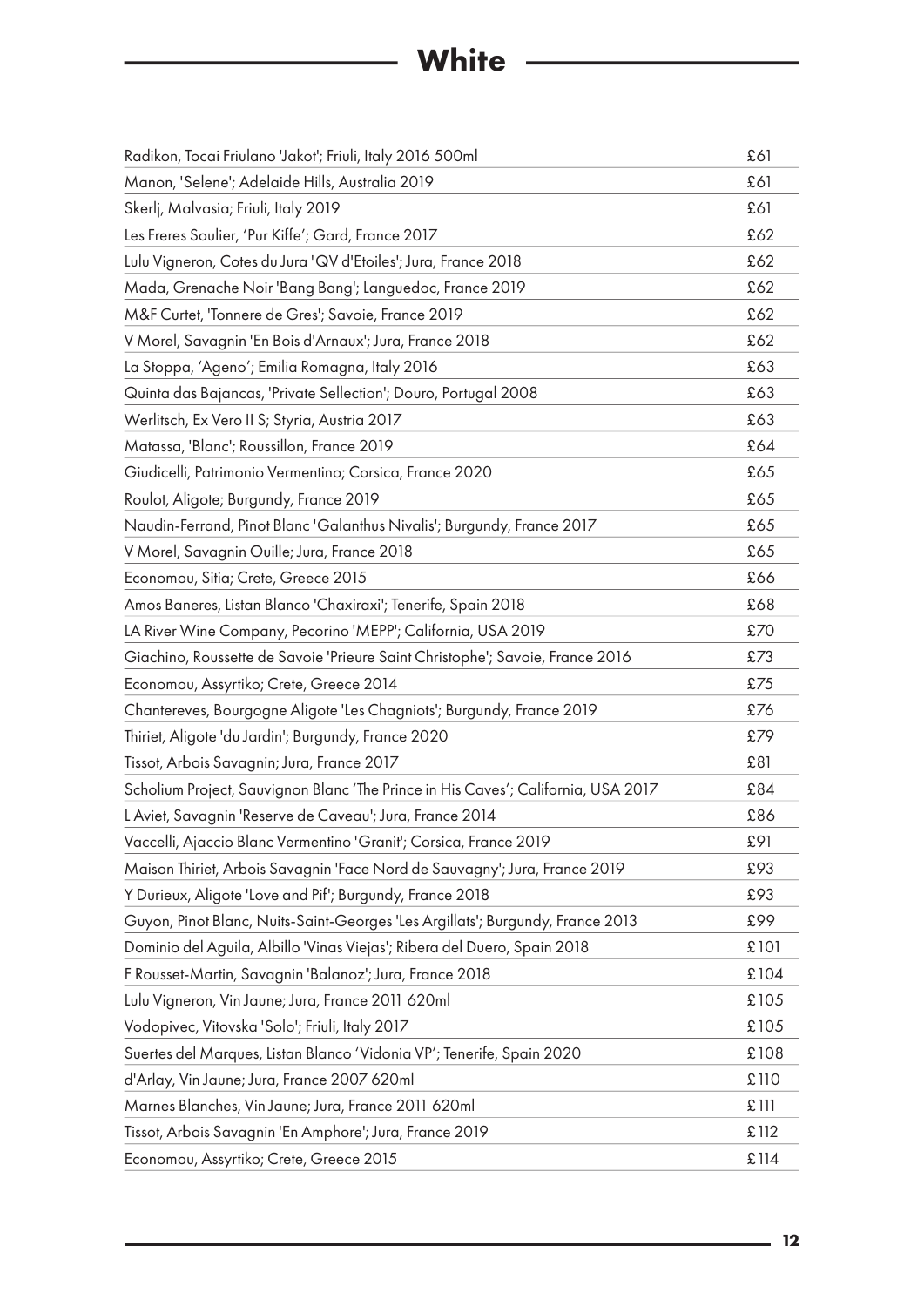# **White**

| Gravner, Ribolla Gialla; Friuli, Italy 2013                                           | £118 |
|---------------------------------------------------------------------------------------|------|
| P Bea, 'Arboreus'; Umbria, Italy 2015                                                 | £118 |
| D Lucas, Les Vignes de Paradis Aligote 'Face du Levant'; Burgundy, France 2014 MAGNUM | £121 |
| Peyre Rose, 'Oro'; Languedoc, France 2004                                             | £122 |
| Tissot, Arbois Vin Jaune; Jura, France 2011 620ml                                     | £124 |
| Tissot, Arbois Vin Jaune 'La Vasee'; Jura, France 2014 620ml                          | £126 |
| Domaine de la Tournelle, Vin Jaune; Jura, France 2009 620ml                           | £130 |
| Ardoisieres, Vin des Allobroges 'Quartz'; Savoie, France 2019                         | £133 |
| Tissot, Chateau Chalon; Jura, France 2014 620ml                                       | £134 |
| Gravner, 'Breg'; Friuli, Italy 2011                                                   | £194 |
| Gravner, 'Breg'; Friuli, Italy 2012                                                   | £222 |
| J Bourdy, Chateau Chalon; Jura, France 1999 620ml                                     | £245 |
| Clos Joliette, Jurancon 'Demi Sec'; South West, France 2007                           | £266 |
| Clos Joliette, Jurancon 'Sec'; South West, France 1994                                | £266 |
| Gravner, Ribolla Gialla 'Riserva'; Friuli, Italy 2003 MAGNUM                          | £266 |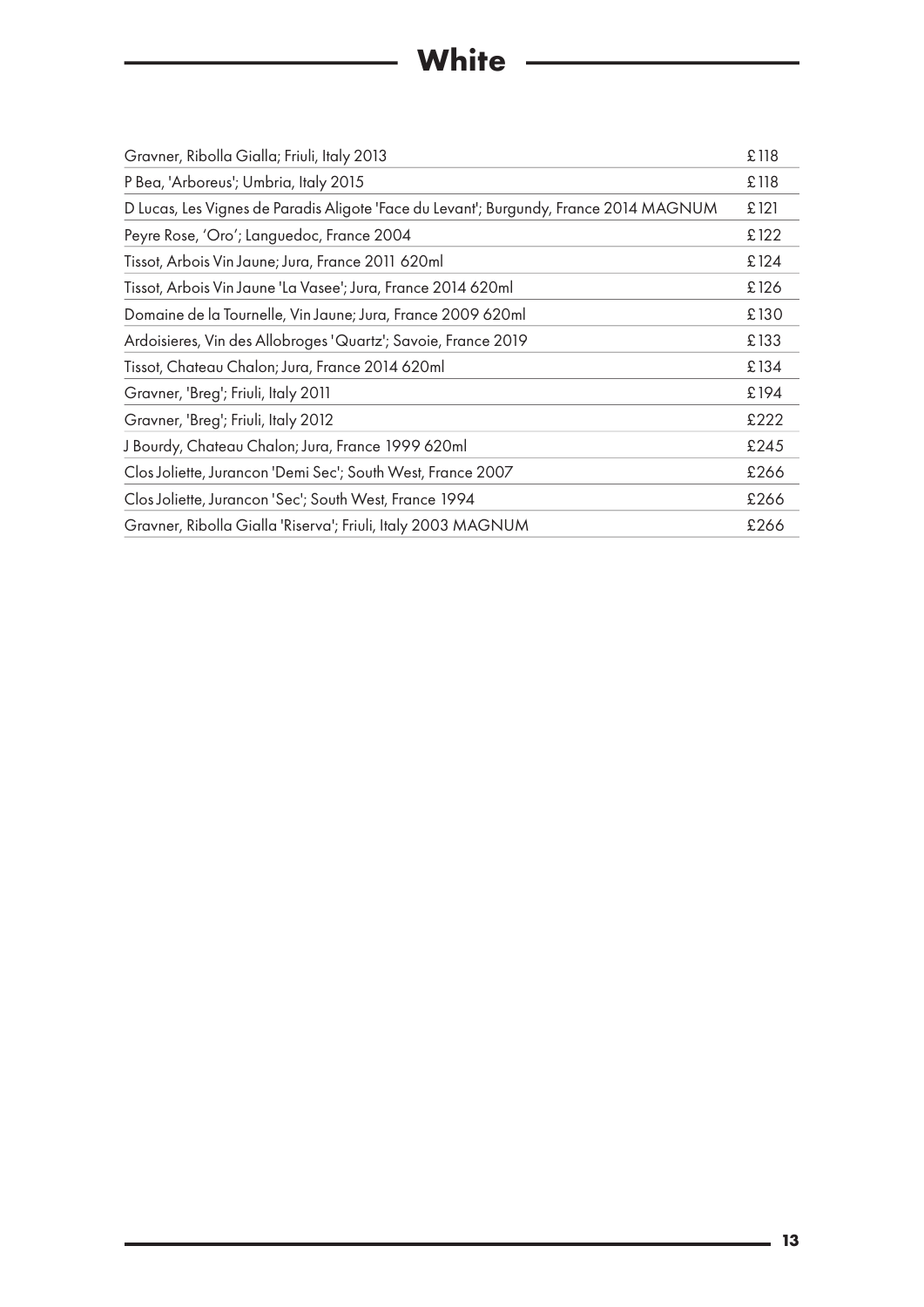## <span id="page-13-0"></span>**Rosé**

| Thymiopoulos, Xinomavro Rosé; Naoussa, Greece 2020           | £35  |
|--------------------------------------------------------------|------|
| T Boudignon, Rosé de Loire; Loire, France 2021               | £49  |
| Gentle Folk, 'Rainbow Juice'; Adelaide Hills, Australia 2021 | £53  |
| Massa Vecchia, Rosato, Tuscany, Italy 2019                   | £80  |
| L'Anglore, Rosé 'Chemin de la Brune'; S Rhone, France 2018   | £130 |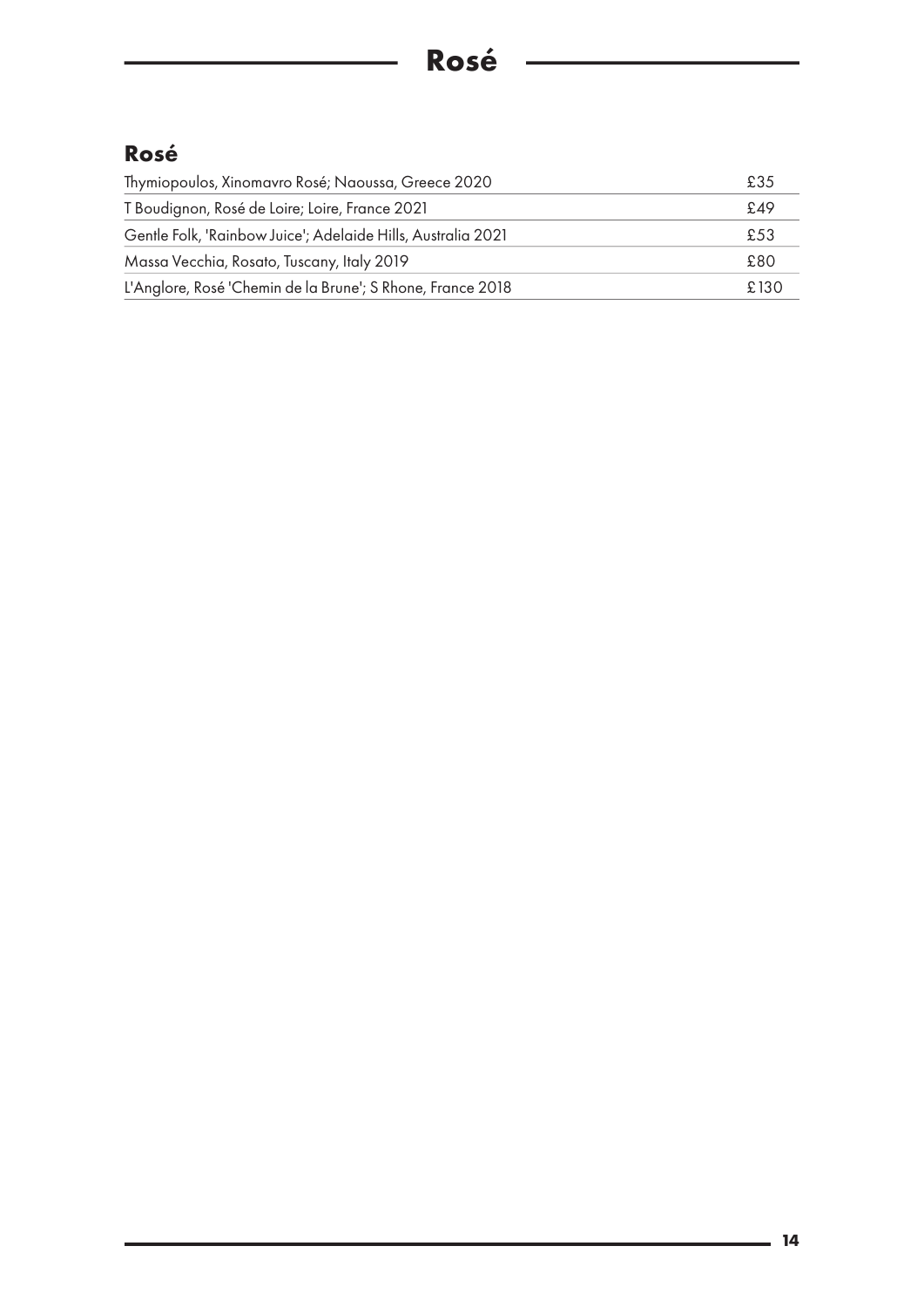## <span id="page-14-0"></span>**Pinot Noir (The Heartbreak Grape)**

When it's on form red Burgundy is simply unbeatable. Stimulating the mind as well as the soul, although the complexity of vineyards, producers and culture in Pinot Noir's homeland can warrant serious contemplation, the region is more straightforward than many think. Aromatically less obviously fruit dominated than many of the excellent Pinot Noirs being made in the New World today, once you have reveled in a top Burgundy's sublime symphony of brambles, berries and damp earth (sound enticing?) nothing will ever quite compare again.

### **Burgundy**

| Naudin-Ferrand, Bourgogne Rouge 'La Plante'; Burgundy, France 2018              | £52  |
|---------------------------------------------------------------------------------|------|
| M Lafarge, Bourgogne Passetoutgrains 'L'Exception'; Burgundy, France 2019       | £54  |
| Chavy-Chouet, Bourgogne Rouge 'La Taupe'; Burgundy, France 2019                 | £56  |
| G Noellat, Hautes-Cote-de-Nuits; Burgundy, France 2017                          | £57  |
| Confuron-Gindre, Bourgogne Rouge; Burgundy, France 2016                         | £58  |
| G Noellat, Bourgogne Rouge; Burgundy, France 2018                               | £58  |
| Amiot-Servelle, Bourgogne Rouge; Burgundy, France 2018                          | £60  |
| D Duband, Hautes-Cote-de-Nuits 'Louis Auguste'; Burgundy, France 2019           | £61  |
| P&M Jacqueson, Mercurey 1 er Cru 'Les Champs Martin'; Burgundy, France 2019     | £72  |
| M Lafarge, Cotes-de-Beaune; Burgundy, France 2017                               | £73  |
| C Naudin, HCDB 'Orchis Mascula'; Burgundy, France 2019                          | £77  |
| Cassiopee, Maranges 'Le Bas du Clos'; Burgundy, France 2020                     | £84  |
| R Boyer, St-Romain Rouge; Burgundy, France 2020                                 | £86  |
| C Naudin, HCDN 'Myosotis'; Burgundy, France 2019                                | £89  |
| Bertagna, Vougeot 'Le Village'; Burgundy, France 2017                           | £96  |
| F Gaunoux, Volnay 1 er Cru 'Clos des Chenes'; Burgundy, France 2019             | £96  |
| JL&E Burguet, Gevrey-Chambertin 'Mes Favorites VV'; Burgundy, France 2018       | £99  |
| P Pacalet, Ladoix; Burgundy, France 2018                                        | £100 |
| Thiriet, Cotes-de-Nuits-Villages 'Deslandes'; Burgundy, France 2020             | £105 |
| Courcel, Pommard 'Les Vaumuriens'; Burgundy, France 2016                        | £107 |
| Geantet-Pansiot, Chambolle-Musigny VV; Burgundy, France 2017                    | £107 |
| Tollot Beaut, Beaune 1 er Cru 'Clos du Roi'; Burgundy, France 2014              | £107 |
| H Lignier, Chambolle-Musigny 'Vieilles Vignes'; Burgundy, France 2017           | £111 |
| R Chevillon, Nuits-St-Georges VV; Burgundy, France 2015                         | £111 |
| Chantereves, Nuits-St-Georges 'Les Tuyaux'; Burgundy, France 2019               | £112 |
| JM Bouley, Pommard; Burgundy, France 2017                                       | £112 |
| JM Bouley, Volnay; Burgundy, France 2017                                        | £112 |
| Maison Thiriet, Cotes-de-Nuits-Villages 'Les Retraits'; Burgundy, France 2019   | £116 |
| Roulot, Monthelie Rouge; Burgundy, France 2019                                  | £117 |
| Chandon de Briailles, Savigny-les-Beaune 'Aux Fourneaux'; Burgundy, France 2002 | £119 |
| D Duband, Nuits-St-Georges 1 er Cru 'Pruliers'; Burgundy, France 2018           | £120 |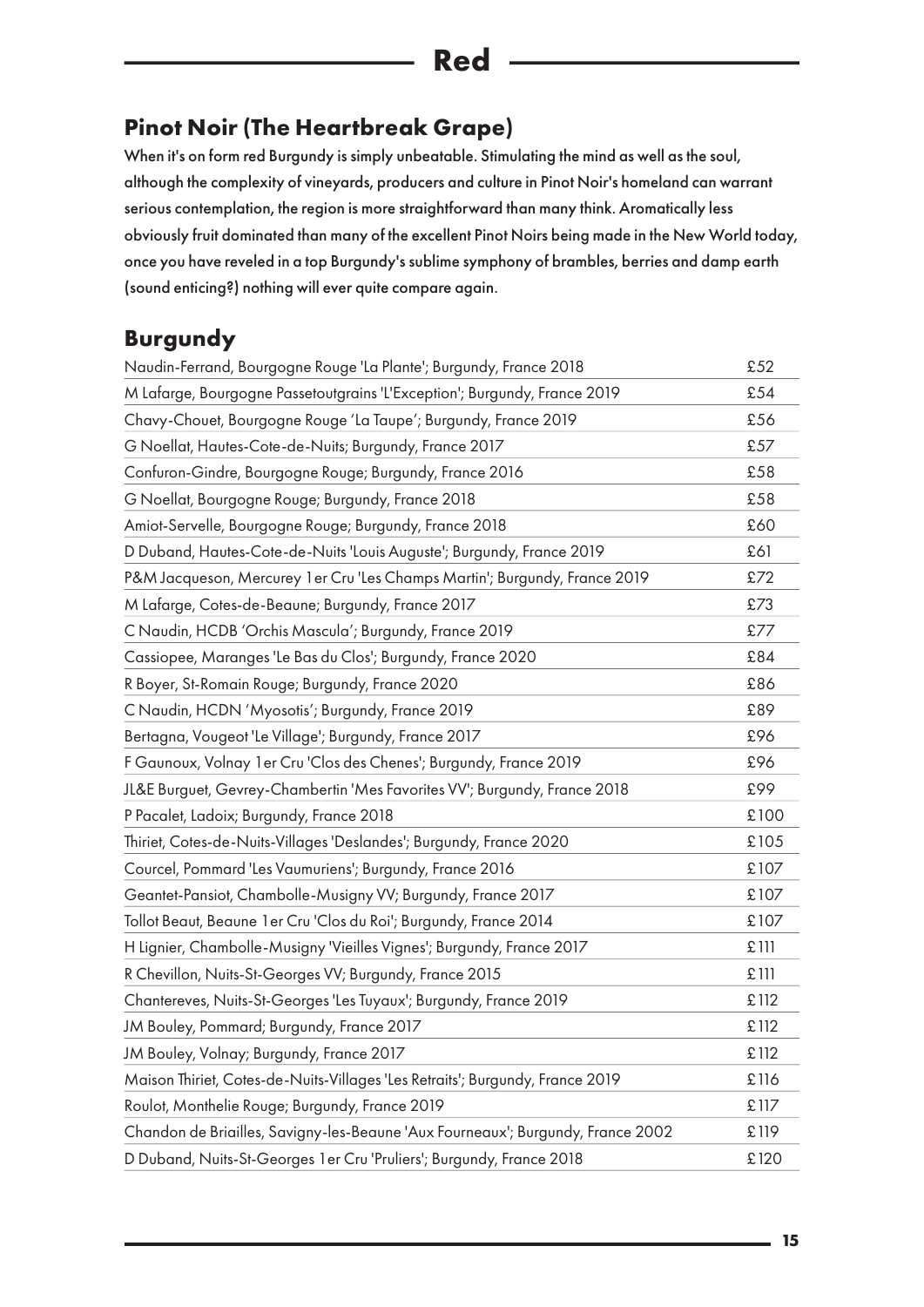# **Red**

| JM Bouley, Volnay 'Vieilles Vignes'; Burgundy, France 2017                       | £120   |
|----------------------------------------------------------------------------------|--------|
| JM Bouley, Volnay 'Vieilles Vignes'; Burgundy, France 2016                       | £121   |
| Chantereves, Aloxe-Corton 1 er Cru 'Les Paulands'; Burgundy, France 2019         | £124   |
| J Grivot, Chambolle-Musigny 'La Combe d'Orveau'; Burgundy, France 2017           | £126   |
| Roulot, Auxey-Duresses 1 er Cru; Burgundy, France 2018                           | £133   |
| Roulot, Auxey-Duresses 1 er Cru; Burgundy, France 2019                           | £140   |
| J Tardy, Nuits-St-Georges 1 er Cru 'Aux Argillas'; Burgundy, France 2019         | £146   |
| S Cathiard, Hautes-Cotes-de-Nuits 'Les Dames Huguette'; Burgundy, France 2019    | £150   |
| D Duband, Chambolle-Musigny 1 er Cru 'Les Gruenchers'; Burgundy, France 2018     | £158   |
| JJ Confuron, Nuits-St-Georges 'Les Fleuriers'; Burgundy, France 1998             | £160   |
| Confuron-Gindre, Echezeaux; Burgundy, France 2016                                | £162   |
| JM Fourrier, Chambolle-Musigny 1er Cru 'Aux Echanges'; Burgundy, France 2017     | £174   |
| J Roty, Gevrey-Chambertin 'Champs Chenys'; Burgundy, France 2005                 | £180   |
| Hudelot-Noellat, Vougeot 1 er Cru 'Les Petits Vougeots'; Burgundy, France 2003   | £200   |
| Moron-Garcia, Corton 'Baie par Baie'; Burgundy, France 2019                      | £240   |
| JM Fourrier, Charmes-Chambertin; Burgundy, France 2017                           | £250   |
| R Bouvier, Charmes-Chambertin; Burgundy, France 2006                             | £264   |
| H Gouges, Nuits-St-Georges 1 er Cru 'Les Pruliers'; Burgundy, France 2018 MAGNUM | £274   |
| D Duband, Charmes-Chambertin; Burgundy, France 2017                              | £282   |
| F Feuillet, Latricieres-Chambertin; Burgundy, France 2013                        | £284   |
| S Bize, Latricieres-Chambertin; Burgundy, France 2012                            | £286   |
| Geantet-Pansiot, Charmes-Chambertin; Burgundy, France 2006                       | £290   |
| Geantet-Pansiot, Charmes-Chambertin; Burgundy, France 1999                       | £330   |
| Rossignol-Trapet, Chambertin; Burgundy, France 1995                              | £360   |
| Mongeard-Mugneret, Echezeaux; Burgundy, France 2001                              | £372   |
| Maume, Mazis-Chambertin; Burgundy, France 1990                                   | £480   |
| Duroche, Chambertin Clos de Beze; Burgundy, France 2008                          | £660   |
| JF Mugnier, 1er Cru 'Les Amoureuses'; Burgundy, France 2003                      | £1,500 |
| A Rousseau, Chambertin; Burgundy, France 1990                                    | £4,500 |

## **Others**

| Nicolas-Jay, Willamette Valley Pinot Noir; Oregon, USA 2016     |      |
|-----------------------------------------------------------------|------|
| Vacheron, Sancerre Rouge 'Romains'; Loire, France 1978          | £138 |
| Mount Mary, Pinot Noir 'Lilydale'; Yarra Valley, Australia 1987 | £250 |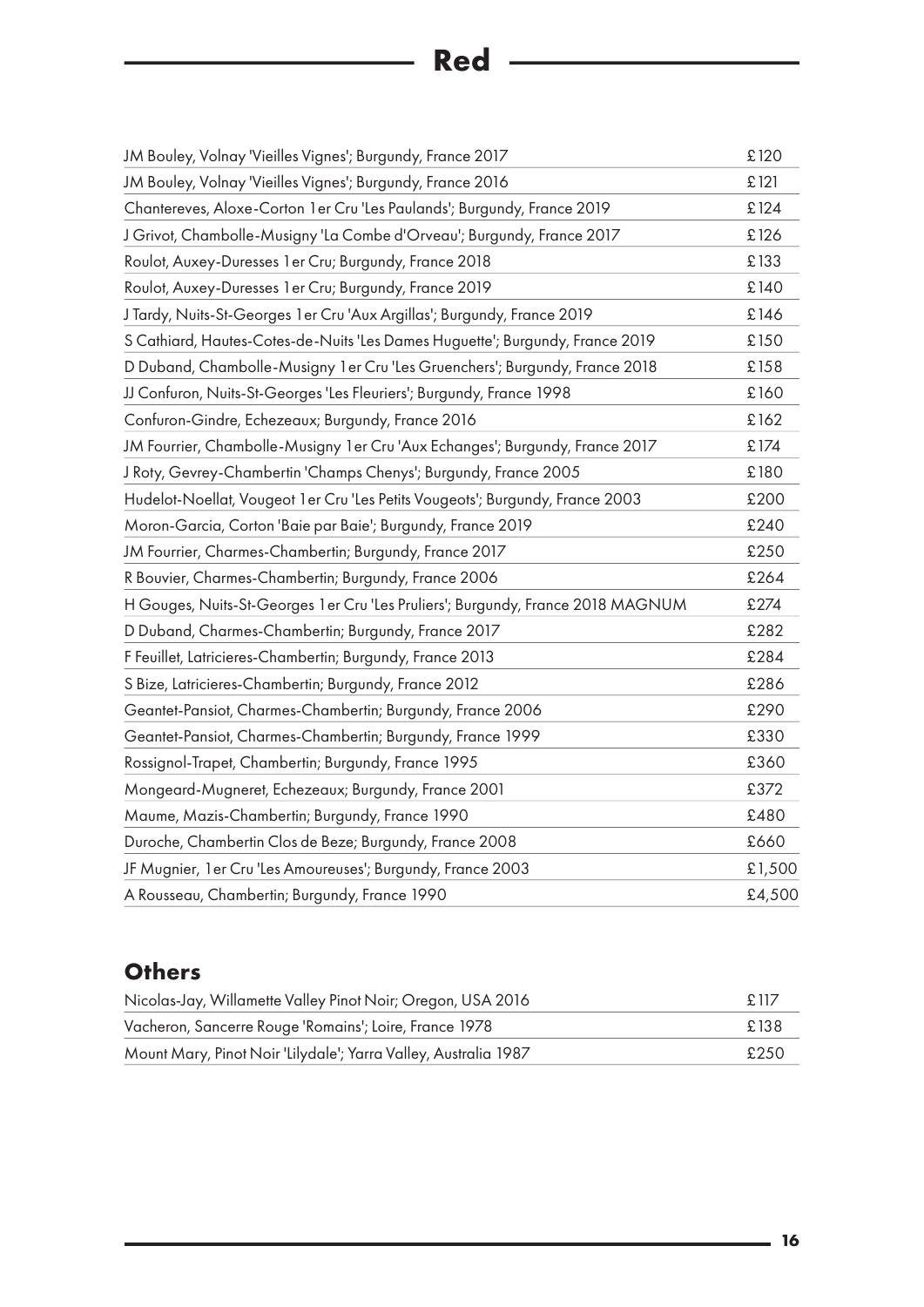## **Red**

#### **Beaujolais, Burgenland, The Jura and other lighter reds**

We've long celebrated the similarities between Cru Beaujolais and Austrian Blaufrankisch as both are juicy and thirst–quenching with an affinity for food. We also regularly enjoy drinking Trousseau and Ploussard, unique light-coloured reds from the Jura that perfectly express their alpine-influenced terroir.

| J Beck, Blaufrankisch; Burgenland, Austria 2020                                        | £39  |
|----------------------------------------------------------------------------------------|------|
| F Weninger, 'Rozsa Petsovits'; Burgenland, Austria 2020                                | £44  |
| C Preisinger, Zweigelt 'Kieselstein'; Burgenland, Austria 2020                         | £45  |
| Thivin, Brouilly 'Reverdon'; Beaujolais, France 2019                                   | £46  |
| Wachter-Wiesler, 'Bela Joska'; Burgenland, Austria 2019                                | £52  |
| A Guillot, Arbois Poulsard; Jura, France 2020                                          | £53  |
| Domaine de Fa (Graillot), Beaujolais 'En Besset'; Beaujolais, France 2019              | £53  |
| Roterfaden, Lemberger; Wurttemberg, Germany 2018                                       | £54  |
| A Guillot, Arbois Trousseau; Jura, France 2020                                         | £55  |
| d'Arlay, Cotes du Jura 'Corail'; Jura, France 2017                                     | £56  |
| Chateau du Moulin-a-Vent, Moulin a Vent 'Croix des Verillats'; Beaujolais, France 2011 | £58  |
| V Morel, Trousseau 'Les Trouillots'; Jura, France 2019                                 | £60  |
| J Balagny, VdF 'Francoise'; Beaujolais, France 2020                                    | £61  |
| J Sunier, Fleurie; Beaujolais, France 2020                                             | £61  |
| A Thevenet, Morgon 'Cotes du Py Julia'; Beaujolais, France 2015                        | £62  |
| Dolomies, Trousseau 'Bordel C'est Bon'; Jura, France 2020                              | £63  |
| JC Lapalu, Brouilly 'La Croix des Rameaux'; Beaujolais, France 2015                    | £63  |
| Pittnauer, Blaufrankisch 'Rosenberg'; Burgenland, Austria 2008                         | £64  |
| Tissot, Arbois Ploussard 'Vieilles Vignes'; Jura, France 2020                          | £65  |
| J Desjourneys, Chenas 'Le Judgement Dernier'; Beaujolais, France 2014                  | £78  |
| Le Grappin, Fleurie-Poncie; Beaujolais, France 2019 Magnum                             | £108 |
| JL Dutraive, Fleurie 'Clos de La Grand Cour'; Beaujolais, France 2018 MAGNUM           | £116 |
| J Desjourneys, Moulin a Vent 'Chassignol'; Beaujolais, France 2014                     | £117 |
| Ardoisieres, Vin des Allobroges 'Amethyste'; Savoie, France 2019                       | £119 |
| J Foillard, Morgon 'Cote du Py'; Beaujolais, France 2020 MAGNUM                        | £132 |
| Domaine de la Tournelle, Arbois Trousseau 'Corvees'; Jura, France 2017 MAGNUM          | £170 |
| J Foillard, Morgon 'Cote du Py'; Beaujolais, France 2017 MAGNUM                        | £172 |
| Y Metras, Fleurie; Beaujolais, France 2020 MAGNUM                                      | £224 |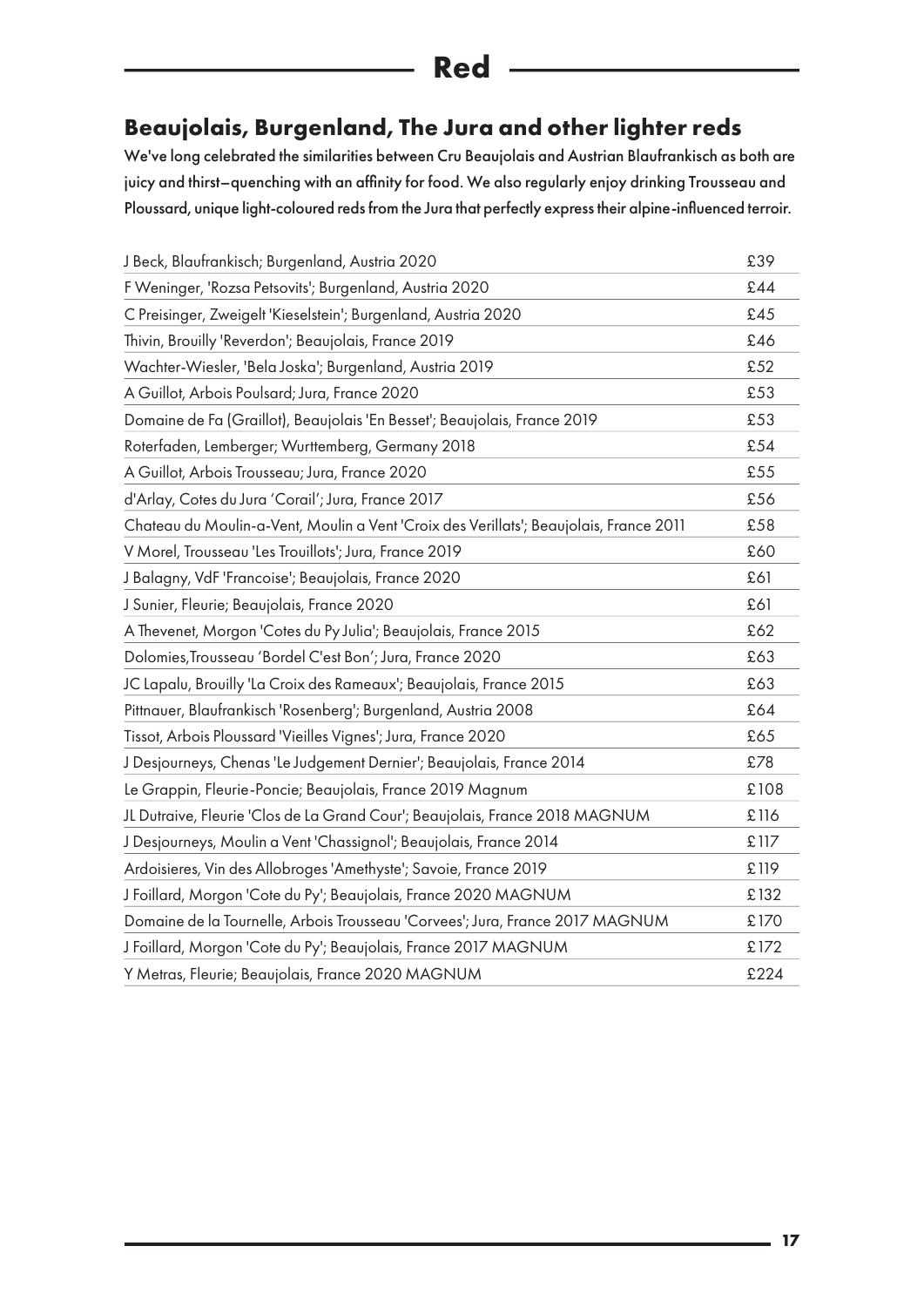#### <span id="page-17-0"></span>**Rhone Valley, Rhone Valley inspired and other full bodied reds Northern Rhone**

Whether it's complex, age-worthy wines from Hermitage, Côte-Rôtie and Cornas or intense early drinkers from Crozes-Hermitage and St-Joseph, The Northern Rhone is at the top of Noble Rot's 'go to' list. In youth these 100% Syrah wines smell of blackberries, black pepper, violets and graphite, whilst with age they often develop an appealing animal gaminess that's up there with the world's finest perfumes. Chanel can but dream of making a fragrance as beguiling as 1989 Chave Hermitage.

| A Graillot, Syrah 'Tandem'; Benslimane, Morocco 2019                  | £53  |
|-----------------------------------------------------------------------|------|
| E Texier, Cotes du Rhone 'Brezeme'; N Rhone, France 2017              | £55  |
| Scions of Sinai, Syrah 'Swanesang'; Stellenbosch, South Africa 2020   | £59  |
| T Shobbbrook, Syrah 'Poco Rosso'; Barossa, Australia 2021             | £59  |
| V Paris, Cornas 'Granit 30'; N Rhone, France 2019                     | £61  |
| J Pilon, Cornas 'L'Elegance du Caillou'; N Rhone, France 2015         | £75  |
| V Paris, Cornas 'Granit 60'; N Rhone, France 2019                     | £76  |
| P Gonon, St Joseph; N Rhone, France 2019                              | £98  |
| A&E Verset, Cornas; N Rhone, France 2016                              | £99  |
| A Levet, Cote-Rotie 'Amethyste'; N Rhone, France 2015                 | £99  |
| Jasmin, Cote-Rotie 'Giroflarie'; N Rhone; France 2017                 | £101 |
| JP Jamet, Cotes du Rhone 'Equivoque'; N Rhone, France 2017            | £111 |
| Colombier, Hermitage; N Rhone, France 2011                            | £114 |
| A Levet, Cote-Rotie 'Peroline'; N Rhone; France 2014                  | £117 |
| G Vernay, Cote-Rotie 'Blonde du Seigneur'; N Rhone, France 2017       | £117 |
| G Vernay, Cote-Rotie 'Blonde du Seigneur'; N Rhone, France 2018       | £117 |
| A Clape, Cornas 'Renaissance'; N Rhone, France 2018                   | £123 |
| Mullineux, Syrah 'Granite'; Swartland, South Africa 2017              | £123 |
| Mullineux, Syrah 'Schist'; Swartland, South Africa 2017               | £123 |
| Mullineux, Syrah 'Iron'; Swartland, South Africa 2018                 | £123 |
| Colombier, Crozes-Hermitage 'Cuvee Gaby'; N Rhone, France 2016 MAGNUM | £126 |
| Jaboulet, Hermitage 'La Chapelle'; N Rhone, France 1999               | £160 |
| A Clape, Cornas 'Renaissance'; N Rhone, France 2010                   | £170 |
| B Faurie, Hermitage; N Rhone, France 2003                             | £230 |
| Jaboulet, Crozes-Hermitage 'Thalabert'; N Rhone, France 1978          | £250 |
| Jaboulet, Hermitage 'La Chapelle'; N Rhone, France 1979               | £300 |
| Jaboulet, Hermitage 'La Chapelle'; N Rhone, France 1988               | £306 |
| T Allemand, Cornas 'Chaillot'; N Rhone, France 2014                   | £324 |
| Dard & Ribo, Hermitage; N Rhone, France 2006                          | £354 |
| M Sorrel, Hermitage 'Le Greal'; N Rhone, France 1985                  | £354 |
| B Burgaud, Cote-Rotie; N Rhone, France 1991                           | £360 |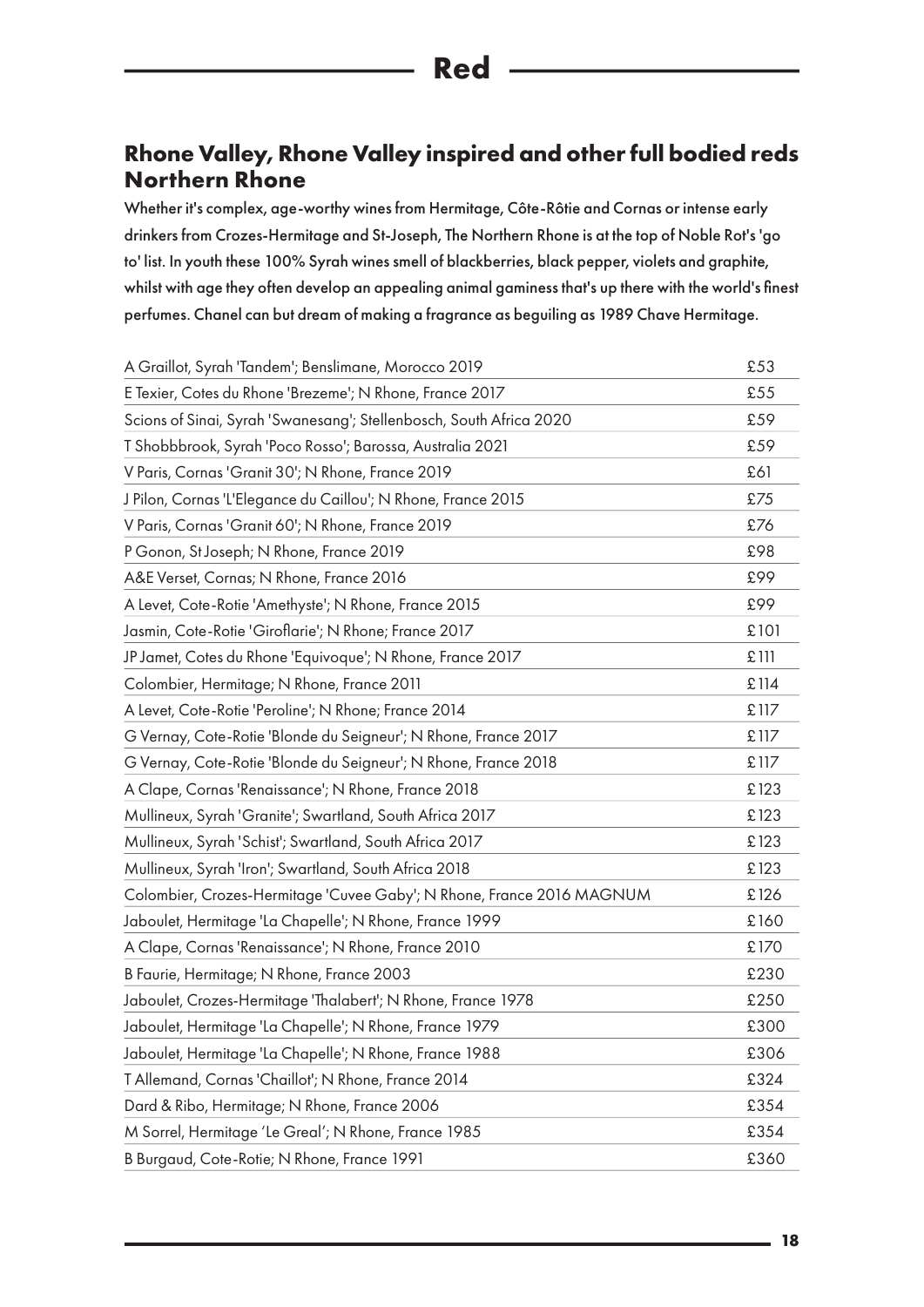<span id="page-18-0"></span>

| M&P Benetiere, Cote-Rotie 'Cordeloux'; N Rhone, France 2007 | £384 |
|-------------------------------------------------------------|------|
| T Allemand, Cornas 'Reynard'; N Rhone, France 2008          | f477 |
| A Clape, Cornas; N Rhone, France 1988                       | £570 |

**Red** ————————————————————

## **Southern Rhone**

| d'Estezargues, Cotes du Rhone 'Les Oliviers'; S Rhone, France 2020 | £26   |
|--------------------------------------------------------------------|-------|
| d'Estezargues, Cotes du Rhone 'Pierredon'; S Rhone, France 2020    | £38   |
| Graveirette, VdF 'Ju de Vie'; S Rhone, France 2020                 | £39   |
| St Gayan, Cotes du Rhone 'Trescartes'; S Rhone, France 2018        | £40   |
| Marcoux, CNDP; S Rhone, France 2016                                | £89   |
| La Nerthe, CNDP; S Rhone, France 2005                              | £93   |
| Font de Michelle, CNDP; S Rhone, France 1995                       | £107  |
| Font de Michelle, CNDP; S Rhone, France 1989                       | £125  |
| P Usseglio, CNDP 'Cuvee de Mon Aieul'; S Rhone, France 2003        | £126  |
| Gramenon, Cotes du Rhone 'Sagesse'; S Rhone, France 2003           | £140  |
| Gramenon, Cotes du Rhone 'Sagesse'; S Rhone, France 2000           | £150  |
| L'Anglore, 'Nizon'; S Rhone, France 2019                           | £150  |
| H Bonneau, 'Les Rouliers'; S Rhone, France NV MAGNUM               | £178  |
| Beaucastel, CNDP; S Rhone, France 1982                             | £190  |
| Mont-Redon, CNDP; S Rhone, France 1980                             | £190  |
| Vieux Telegraphe, CNDP; S Rhone, France 1983                       | £190  |
| Marcoux, CNDP; S Rhone, France 1990                                | £250  |
| Gramenon, Cotes du Rhone 'Sagesse'; S Rhone, France 2003 MAGNUM    | £285  |
| Beaucastel, CNDP 'Hommage a Jacques Perrin'; S Rhone, France 1990  | £1125 |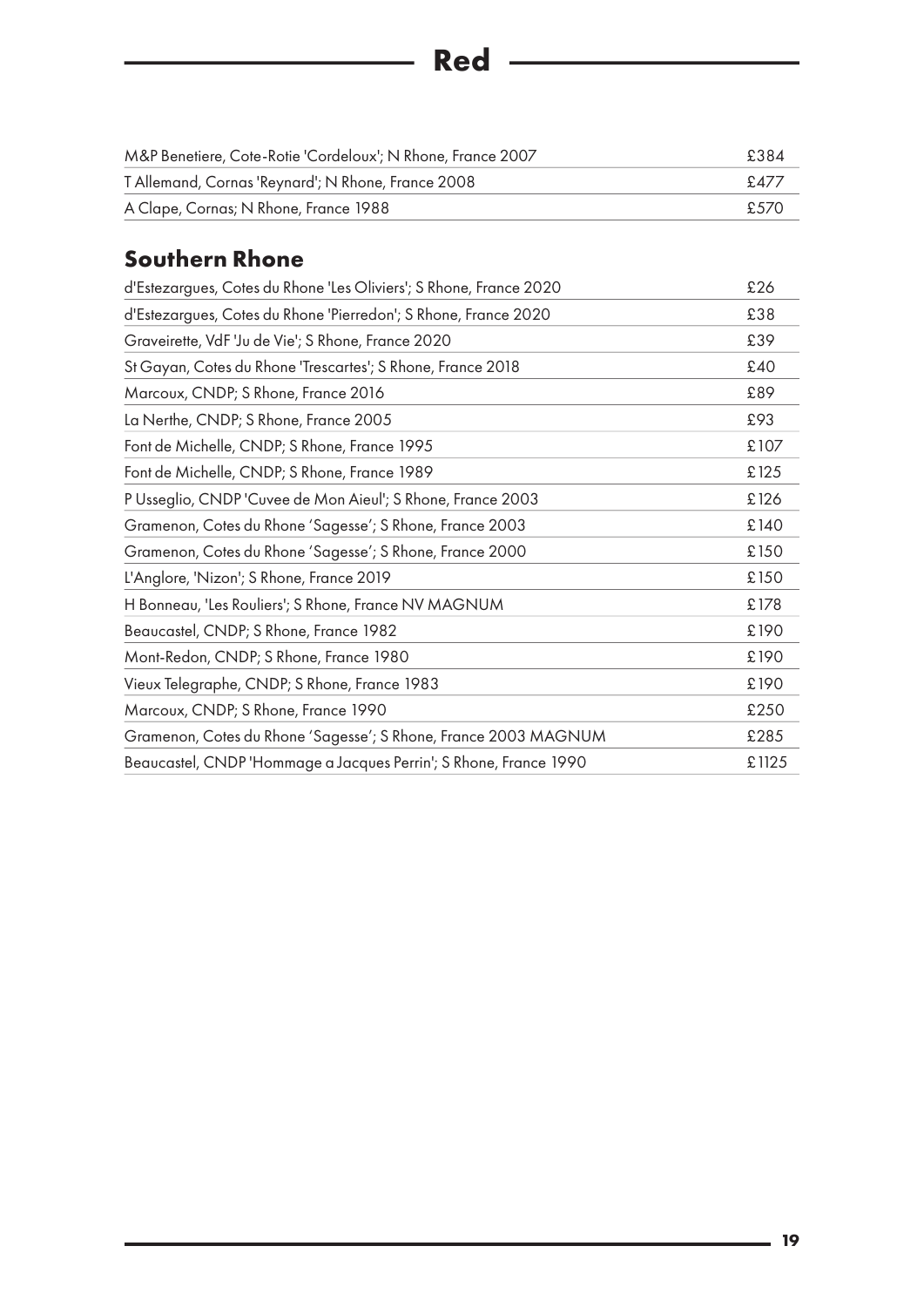### **Languedoc & Roussillon**

Noble Rot might never have existed had it not been for our love for the Languedoc's two finest cult domaines: Grange Des Peres and Peyre Rose. These are the kind of soulful southern French reds we love to drink with friends: full bodied, savoury and seasoned with hints of garrigue.

| Ollieux-Romanis, Corbieres 'Classique'; Languedoc, France 2020           | £32  |
|--------------------------------------------------------------------------|------|
| Mas Coutelou, 'Sauve de la Citerne'; Languedoc, France 2019              | £40  |
| Mas Coutelou, 'Rue de la Pompe'; Languedoc, France 2020                  | £43  |
| Mas Coutelou, 'Quoi qu'il en Goutte'; Languedoc, France 2020             | £45  |
| Mas Coutelou, 'Vin des Amis'; Languedoc, France 2020                     | £48  |
| Vignes d'Olivier, 'Rond Rouges'; Languedoc, France 2019                  | £54  |
| L Engelvin, VdF 'Cru-Elles'; Languedoc, France 2015                      | £55  |
| Mas Coutelou, Mouvedre; Languedoc, France 2020                           | £57  |
| Vinci, Cotes Catalanes Grenache 'Inferno'; Roussillon, France 2008       | £60  |
| Vinyer de la Ruca, 'Orcio Judas'; Roussillon, France 2018                | £64  |
| Vinci, Carignan 'Rafalot: Cuvee Centenaire'; Rousillon, France 2015      | £65  |
| Gardies, 'La Torre'; Roussillon, France 2002                             | £80  |
| Le Soula, Cotes Catalanes Rouge; Roussillon, France 2005                 | £93  |
| Mas Jullien, Coteaux du Languedoc 'Carlan'; Languedoc, France 2010       | £99  |
| Mas de Daumas Gassac; Languedoc, France 1997                             | £110 |
| A Chabanon, Montpeyroux 'l'Esprit de Font Caude'; Languedoc, France 2001 | £111 |
| Mas de Daumas Gassac; Languedoc, France 2004                             | £115 |
| Gauby, Cotes du Roussillon Villages 'Muntada'; Roussillon, France 2004   | £123 |
| Gauby, Cotes du Roussillon Villages 'Muntada'; Roussillon, France 2005   | £123 |
| Peyre Rose, 'Belle Leone'; Languedoc, France 2011                        | £132 |
| Peyre Rose, 'Clos des Cistes'; Languedoc, France 2008                    | £136 |
| Peyre Rose, 'Syrah Leone'; Languedoc, France 2008                        | £136 |
| Mas de Daumas Gassac; Languedoc, France 1990                             | £180 |
| Grange des Peres, Rouge; Languedoc, France 2018                          | £400 |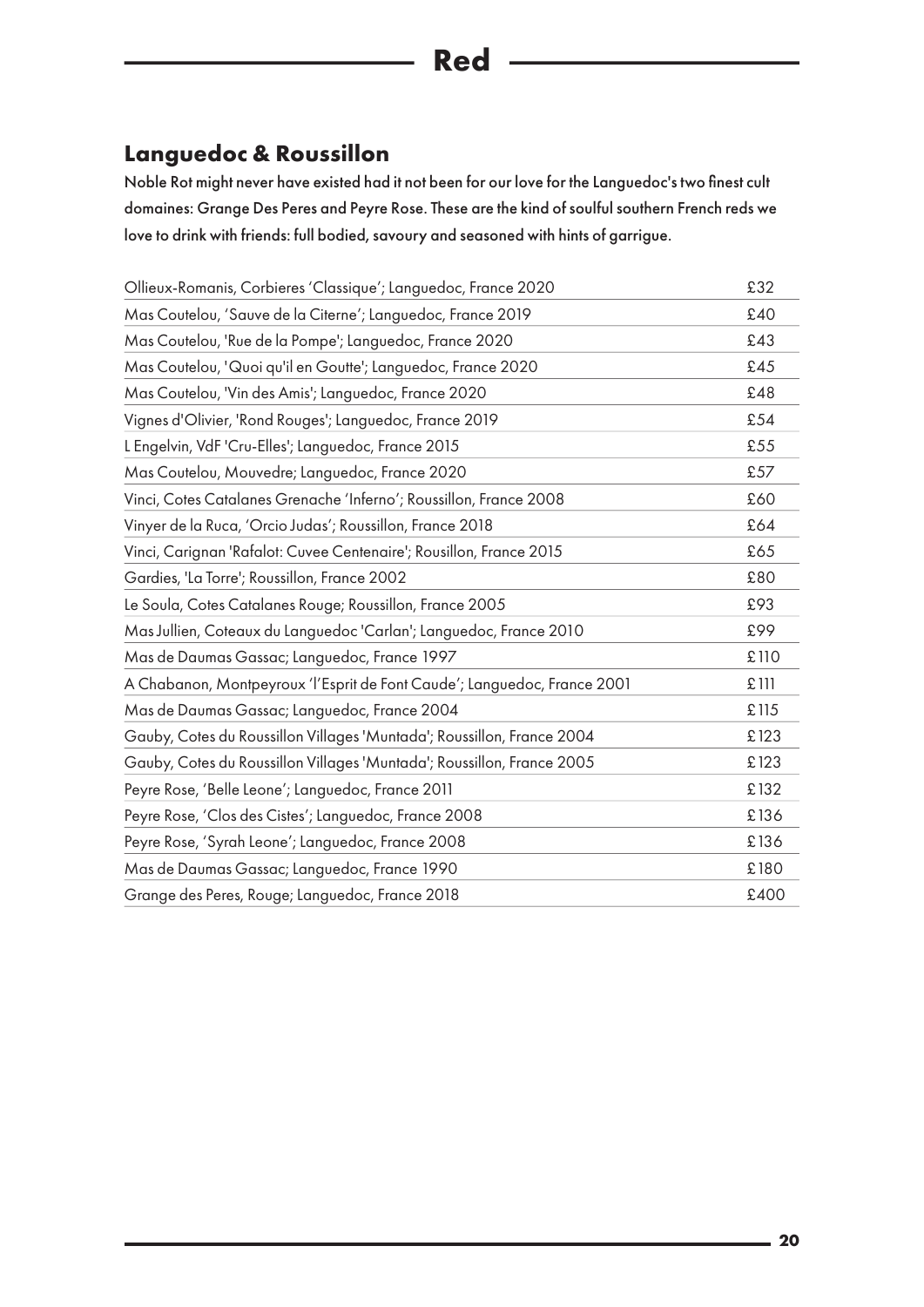#### **Provence**

Californian wine writer and importer Kermit Lynch's seminal book *Adventures On The Wine Route* is a huge inspiration for *Noble Rot* Magazine, and no wine is more Kermit than Domaine Tempier Bandol. Made predominantly from the forceful Mourvedre these wines are built to last, their intense southern style aromas melding together gracefully over the passing of time.

| Tempier, Bandol 'La Tourtine'; Provence, France 2011        | £119 |
|-------------------------------------------------------------|------|
| Tempier, Bandol 'La Migoua'; Provence, France 2004          | £150 |
| Tempier, Bandol 'La Tourtine'; Provence, France 2004        | £150 |
| Tempier, Bandol 'La Tourtine'; Provence, France 2005        | £150 |
| Tempier, Bandol 'La Tourtine'; Provence, France 1997        | £180 |
| Tempier, Bandol 'La Tourtine'; Provence, France 2014 MAGNUM | £196 |
| Tempier, Bandol 'La Tourtine'; Provence, France 2000        | £220 |
| Trevallon; Provence, France 2006                            | £220 |
| Tempier, Bandol 'La Migoua'; Provence, France 1999          | £230 |
| Tempier, Bandol 'Cabassaou'; Provence, France 1997          | £232 |

#### **Other reds**

| Adega de Penalva, Tinto; Dao, Portugal 2019                                   | £26 |
|-------------------------------------------------------------------------------|-----|
| Tetramythos, Mavro Kalavritino; Peloponesse, Greece 2020                      | £32 |
| AA Badenhorst, 'Secateurs'; Swartland, South Africa 2018                      | £40 |
| Baby Bandito, Cinsault 'Chin Up'; Swartland, South Africa 2021                | £43 |
| Viano Vineyards, Contra Costa County Cabernet Sauvignon; California, USA 2015 | £46 |
| V Ruiz, Grenache 'Les Noces Alchimiques'; Ardeche, France 2020                | £49 |
| Sjinn, 'Low Profile'; Malgas, South Africa 2016                               | £52 |
| Vins et Volailles, Cotes du Duras 'Me Liberez Pas'; South West, France 2020   | £52 |
| Gentle Folk, 'Vin de Sofa'; Adelaide Hills, Australia 2021                    | £53 |
| C Chatzivaritis, Negoska 'Carbonic'; Macedonia, Greece 2019                   | £54 |
| Thymiopoulos, Naoussa 'Earth & Sky'; Macedonia, Greece 2019                   | £54 |
| Ktima Ligas, Xinomavro 'Xi-Ro'; Macedonia, Greece 2020                        | £55 |
| Ilarria 'Rouge', Irouleguy; South West, France 2018                           | £56 |
| Nika, 'Anna'; Kakheti, Georgia 2019                                           | £56 |
| Zafeirakis, Limniona; Tyrnavos, Greece 2019                                   | £56 |
| Markovitis, Xinomavro; Naoussa, Greece 1997                                   | £57 |
| Ridge, Zinfandel 'Lytton Springs'; California, USA 2019 375ml                 | £58 |
| Viuva Gomes, Castelao 'Pirata da Viuva'; Colares, Portugal 2019               | £59 |
| P Gadenne, Mondeuse; Savoie, France 2020                                      | £60 |
| M Forbes, Nebbiolo 'Flaming Nebbiolo'; Strathbogie Ranges, Australia 2017     | £61 |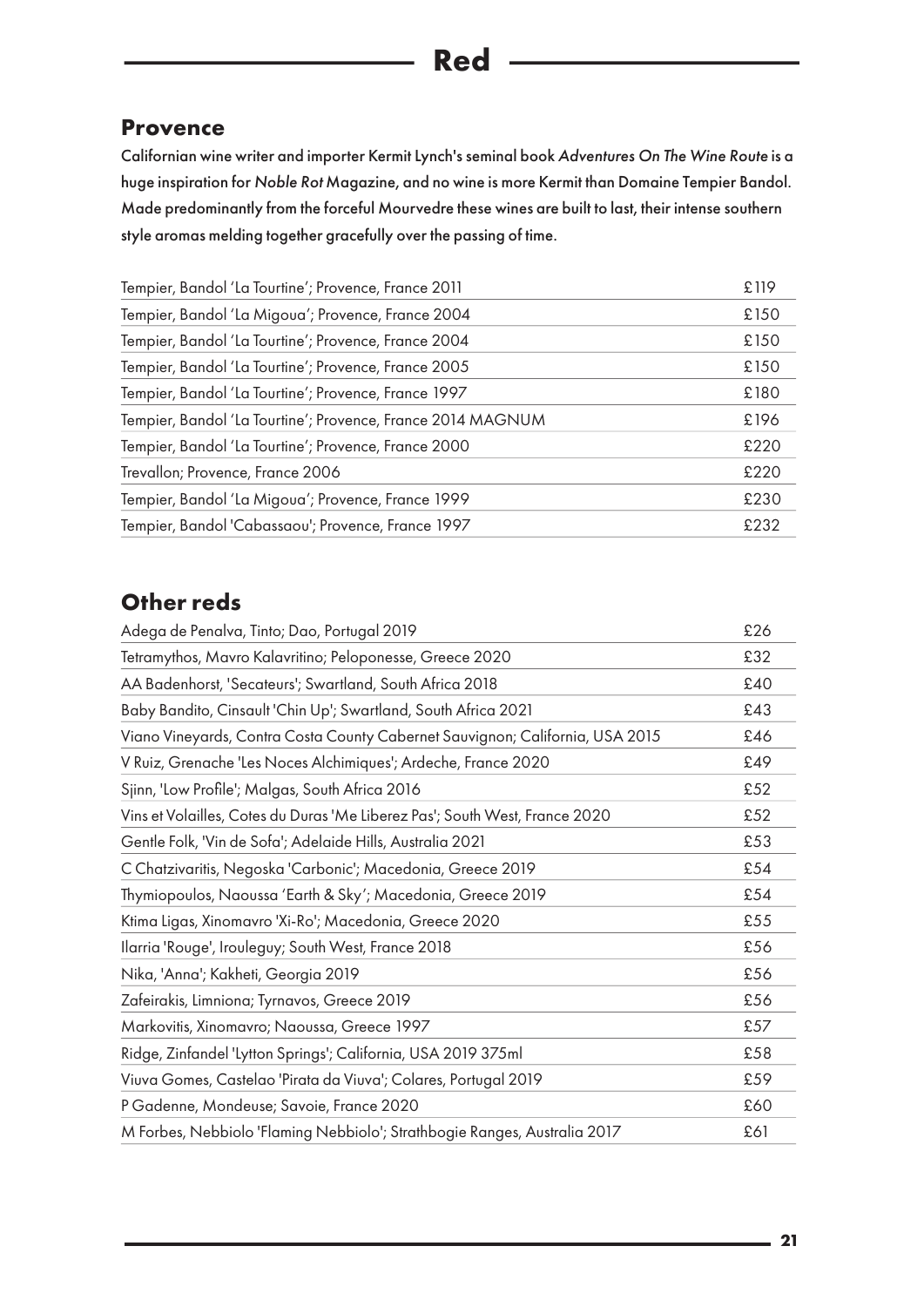## **Red** ————————————————————

| St Andrea, 'Merengo Bikaver'; Eger, Hungary 2016                                  | £64  |
|-----------------------------------------------------------------------------------|------|
| Domaine de la Berangeraie, Cahors 'Maurin'; South West, France 1999               | £66  |
| Montus, Madiran 'Cuvee Prestige'; South West, France 1998                         | £75  |
| Domaine La Calmette, 'Butte Rouge'; Cahors, France 2018                           | £76  |
| Turley, Zinfandel 'Kirschenmann Vineyard'; California, USA 2018                   | £78  |
| Giachino, Mondeuse 'Prieure St Christophe'; Savoie, France 2015                   | £80  |
| Economou, 'Mirabello'; Crete, Greece 2015                                         | £85  |
| Thymiopoulos, Xinomavro 'Kayafas'; Naoussa, Greece 2017                           | £93  |
| Thymiopoulos, Xinomavro 'Aftorizo'; Naoussa, Greece 2018                          | £104 |
| Montus, Madiran 'Cuvee Prestige'; South West, France 1997                         | £110 |
| Thymiopoulos, Xinomavro 'Vrana Petra'; Naoussa, Greece 2017                       | £116 |
| Viuva Gomes, Reserva Colares 'Tinto'; Lisbon, Portugal 1969 650ml                 | £126 |
| Viuva Gomes, Colares 'Tinto'; Lisbon, Portugal 1967 650ml                         | £134 |
| Arnot-Roberts, Santa Cruz Cabernet Sauvignon 'Fellom Ranch'; California, USA 2018 | £142 |
| Economou, Liatiko 'Antigone'; Crete, Greece 2004                                  | £146 |
| Mayacamas, Mt Veeder Cabernet Sauvignon; Napa Valley, California 2014             | £166 |
| Corison, Napa Valley Cabernet Sauvignon; California, USA 2005                     | £330 |
| Ridge Vineyards, Santa Cruz Mountains 'Monte Bello'; California, USA 2004         | £354 |

 $\overline{a}$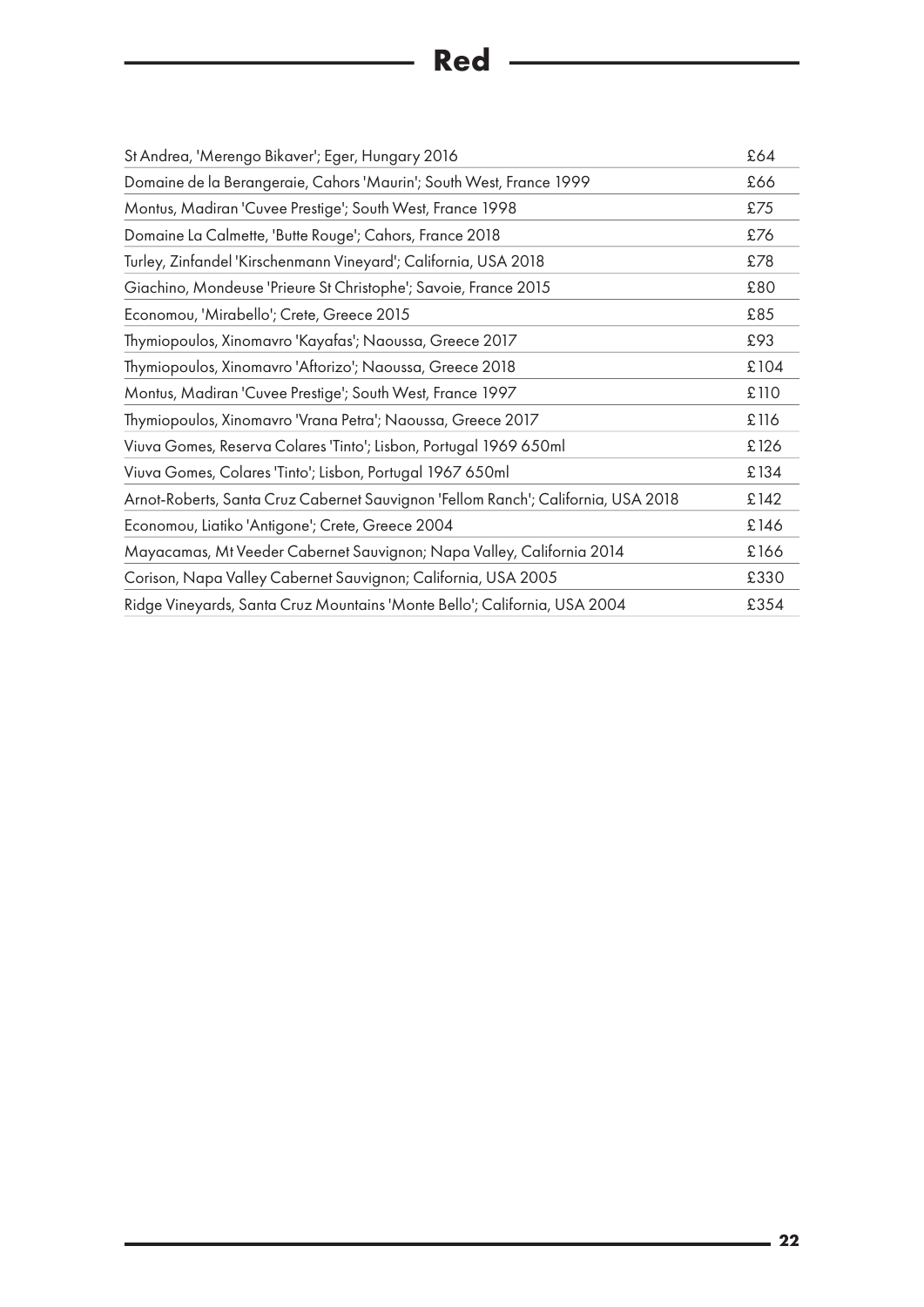#### **Cabernet Sauvignon, Cabernet Franc, Merlot & friends Bordeaux (So un-cool it's cool)**

Bordeaux's uncompromising price increases and corporate affectations have seen it fall out of favour with many drinkers over recent years, but that doesn't change the fact that the Bordelais make a seriously good bottle of wine.

| Tire Pe, 'Diem'; Bordeaux, France 2020                   | £33  |
|----------------------------------------------------------|------|
| Franc-Cardinal, Cotes de Bordeaux; Bordeaux, France 2014 | £46  |
| Moutte Blanc, Bordeaux Superior; Bordeaux, France 2017   | £51  |
| P Arnaud, VdF 'Bistrot'; Bordeaux, France 2020           | £52  |
| Le Puy, VdF 'Emilien'; Bordeaux, France 2019             | £75  |
| Cantemerle, Haut-Medoc; Bordeaux, France 2005            | £109 |
| Roc de Cambes, Cotes de Bourg; Bordeaux, France 2012     | £111 |
| Citran, Haut Medoc; Bordeaux, France 1988                | £112 |
| Latour-Martillac, Graves; Bordeaux, France 1975          | £114 |
| Poujeaux, Moulis-en-Medoc; Bordeaux, France 1975         | £114 |
| Chasse Spleen, Moulis-en-Medoc; Bordeaux, France 1988    | £118 |
| Ormes de Pez, St-Estephe; Bordeaux, France 1983          | £123 |
| L'Enclos, Pomerol; Bordeaux, France 1998                 | £126 |
| Roc de Cambes, Cotes de Bourg; Bordeaux, France 2002     | £126 |
| l'Arrosee, St-Emilion; Bordeaux, France 2002             | £126 |
| Pontet Canet, Pauillac; Bordeaux, France 1983            | £126 |
| Rauzan-Segla, Margaux 'Segla'; Bordeaux, France 1964     | £132 |
| La Lagune; Haut-Medoc; Bordeaux, France 1983             | £132 |
| Phelan Segur, St-Estephe; Bordeaux, France 1964          | £137 |
| La Lagune, Haut-Medoc; Bordeaux, France 2000             | £138 |
| Pontet Canet, Pauillac; Bordeaux, France 1994            | £138 |
| Beychevelle, St-Julien; Bordeaux, France 1970            | £144 |
| Gazin, Pomerol; Bordeaux, France 1995                    | £144 |
| Batailley, Pauillac; Bordeaux, France 1970               | £150 |
| Cos d'Estournel, St-Estephe; Bordeaux, France 1996 375ml | £150 |
| d'Angludet, Margaux; Bordeaux, France 2003 MAGNUM        | £160 |
| Troplong Mondot, St-Emilion; Bordeaux, France 1964       | £174 |
| Calon Segur, St-Estephe; Bordeaux, France 1996           | £180 |
| Pichon Baron, Pauillac; Bordeaux, France 2004            | £180 |
| Montrose, St-Estephe; Bordeaux, France 1999              | £180 |
| Le Gay, Pomerol; Bordeaux, France 2005                   | £210 |
| Gazin, Pomerol; Bordeaux, France 1988                    | £220 |
| Beychevelle, St-Julien; Bordeaux, France 1989            | £250 |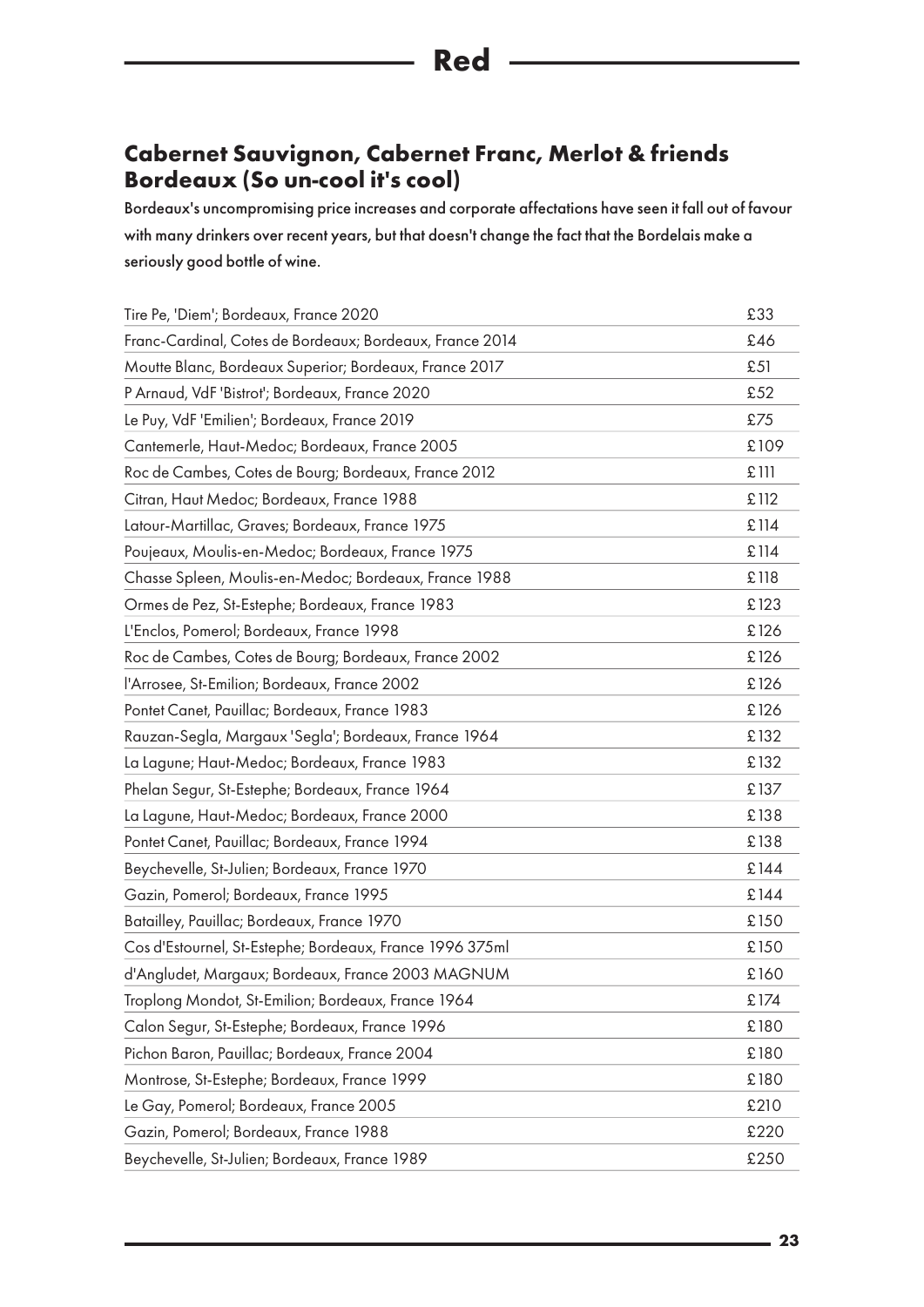## **Red**

| Calon Segur, St-Estephe; Bordeaux, France 1985                | £250 |
|---------------------------------------------------------------|------|
| Pichon Lalande, Pauillac; Bordeaux, France 1983               | £280 |
| Latour, Pauillac 'Les Forts de Latour'; Bordeaux, France 1978 | £290 |
| Latour, Pauillac 'Les Forts de Latour'; Bordeaux, France 1994 | £300 |
| Latour, Pauillac 'Les Forts de Latour'; Bordeaux, France 1983 | £300 |
| Palmer, Margaux; Bordeaux, France 1991                        | £318 |
| Latour, Pauillac; Bordeaux, France 1985                       | £600 |
| Margaux, Margaux; Bordeaux, France 1970                       | £668 |
|                                                               |      |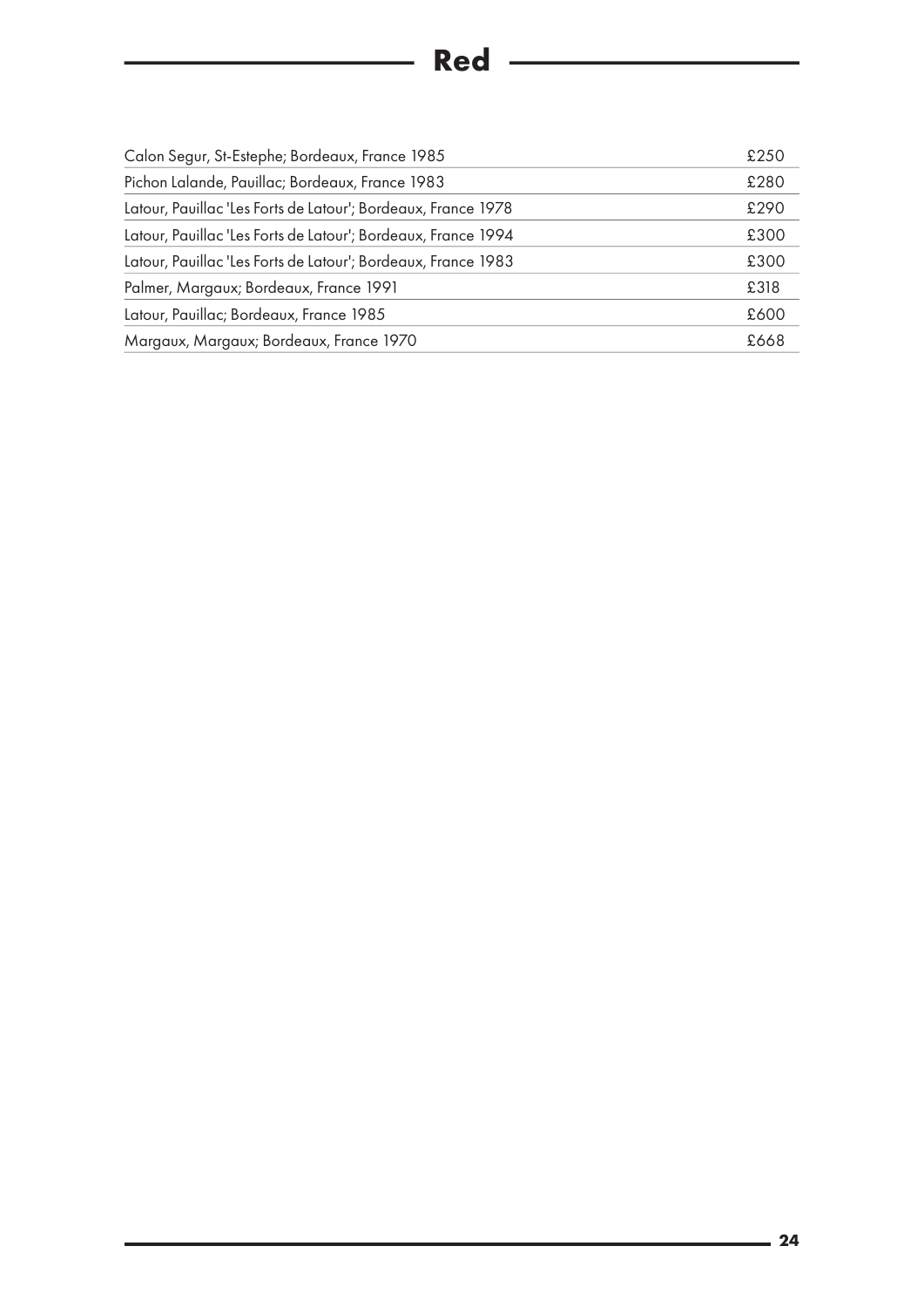## <span id="page-24-0"></span>**Loire Valley**

| C&P Breton, Bourgueil 'Avis de Vin Fort'; Loire, France 2020        | £47  |
|---------------------------------------------------------------------|------|
| Hauts Baigneux, Touraine Rouge 'Sanguine'; Loire, France 2020       | £50  |
| B Courault, VdF 'Ephemere'; Loire, France 2020                      | £52  |
| B Courault, VdF Anjou 'Taberneaux'; Loire, France 2020              | £53  |
| Clos du Tue-Boeuf, Cheverny Rouge 'Rouillon'; Loire, France 2020    | £53  |
| Y Amirault, Bourgueil 'Les Quartiers'; Loire, France 2018           | £53  |
| La Niverdiere, Chinon 'Renaissance'; Loire, France 2015             | £55  |
| G Reynouard, Pineau d'Aunis 'K Sa Tete'; Loire, France 2019         | £56  |
| M&K Hodgson 'La Grand Piece'; Loire, France 2019                    | £56  |
| M&K Hodgson 'O Galarneau'; Loire, France 2018                       | £56  |
| M&K Hodgson 'O Galarneau'; Loire, France 2020                       | £56  |
| Clos des Plantes, 'Pelo'; Loire, France 2020                        | £58  |
| Guiberteau, Saumur Rouge; Loire, France 2018                        | £59  |
| P Alliet, Chinon 'L'Huisserie'; Loire, France 2013                  | £61  |
| S Dittiere, Saumur-Champigny 'Les Pouches'; Loire, France 2018      | £62  |
| S Dittiere, Saumur-Champigny 'La Porte St-Jean'; Loire, France 2019 | £64  |
| P Alliet, Chinon 'Coteau de Noire'; Loire, France 2013              | £77  |
| P Alliet, Chinon 'Coteau de Noire'; Loire, France 2015              | £77  |
| O Raffault, Chinon 'Les Picasses'; Loire, France 2008               | £83  |
| O Raffault, Chinon 'Les Picasses'; Loire, France 2007               | £89  |
| Domaine du Bel Air, Bourgueil 'Grand-Mont'; Loire, France 2012      | £99  |
| O Raffault, Chinon 'Les Picasses'; Loire, France 2006 MAGNUM        | £180 |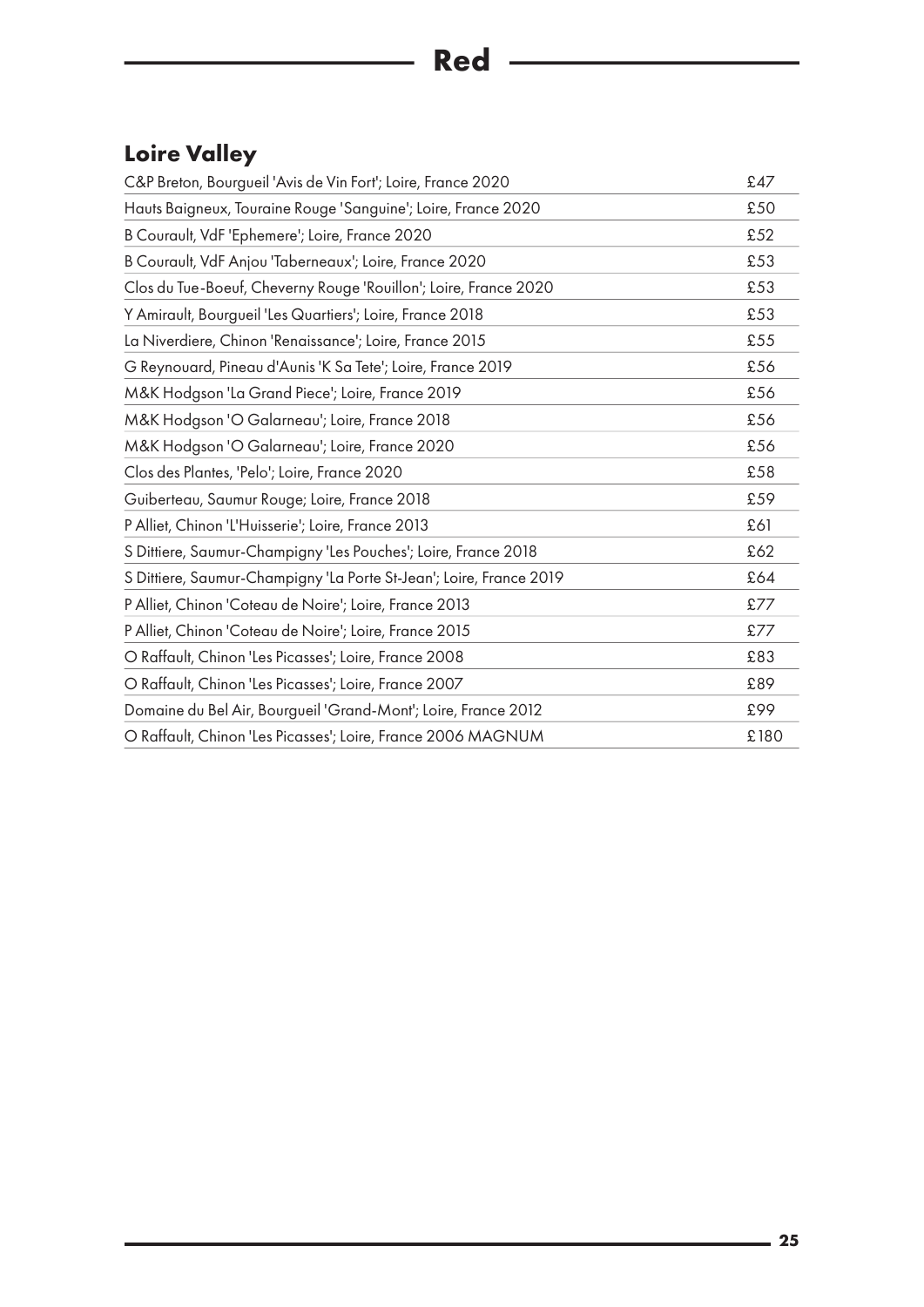### **Red**

#### <span id="page-25-0"></span>**Nebbiolo & other Piedmont reds**

We are regularly impressed by the quality and value of wines on offer in Piedmont today. Try a Langhe Nebbiolo from the one of the new wave of producers like Luca Roagna or an ultratraditional Barolo from revered producer Bartolo Mascarello.

| Agricola Gaia, Barbera 'Brich'; Piedmont, Italy 2020                                 | £32  |
|--------------------------------------------------------------------------------------|------|
| Cascina Tavijn, 'Vino Rosso'; Piedmont, Italy 2019                                   | £42  |
| Noah, Coste delle Sesia 'Rosso Noah'; Piedmont, Italy 2020                           | £42  |
| Cascina Tavijn, 'Bandita'; Piedmont, Italy 2018                                      | £52  |
| Arpepe, Rosso di Valtellina; Lombardy, Italy 2020                                    | £56  |
| Lalu, Barbera d'Alba; Piedmont, Italy 2020                                           | £56  |
| Lalu, Langhe Nebbiolo; Piedmont, Italy 2020                                          | £60  |
| A&G Fantino, Barolo 'Cascina Dardi'; Piedmont, Italy 2012                            | £91  |
| Arpepe, Valtellina Sassella Superiore 'Ultimi Raggi'; Lombardy, Italy 2013           | £99  |
| O Bondonio, Barbaresco 'Starderi'; Piedmont, Italy 2019                              | £101 |
| B Mascarello, Barbera d'Alba; Piedmont, Italy 2019                                   | £104 |
| Scarzello, Barolo 'Sarmassa Vigna Merenda'; Piedmont, Italy 2017                     | £110 |
| Produttori del Barbaresco, Barbaresco; Piedmont, Italy 1987                          | £113 |
| Brovia, Barolo; Piedmont, Italy 2017                                                 | £111 |
| La Spinetta, Monferrato Rosso 'Pin'; Piedmont, Italy 1997                            | £111 |
| F Alessandria, Barolo 'San Lorenzo di Verduno'; Piedmont, Italy 2015                 | £117 |
| Castello di Verduno, Barolo 'Massara'; Piedmont, Italy 2004                          | £120 |
| Produttori del Barbaresco, Barbaresco; Piedmont, Italy 1980                          | £120 |
| A&G Fantino, Barolo Riserva Cascina Dardi 'Bussia'; Piedmont, Italy 2008             | £123 |
| Margherita Otto, Barolo 'M8'; Piedmont, Italy 2017                                   | £133 |
| Arpepe, Valtellina Superiore 'Sassella Ultimi Raggi'; Lombardy, Italy 2004           | £138 |
| Arpepe, Valtellina Superiore Riserva 'Sassella Rocce Rosse'; Lombardy, Italy 1996    | £138 |
| Arpepe, Valtellina Superiore Riserva 'Sassella Rocce Rosse'; Lombardy, Italy 1997    | £138 |
| Arpepe, Valtellina Superiore Riserva 'Grumello Buon Consiglio'; Lombardy, Italy 1999 | £138 |
| Arpepe, Valtellina Superiore Riserva 'Sassella Vigna Regina'; Lombardy, Italy 1999   | £138 |
| Arpepe, Valtellina Superiore Riserva 'Grumello Buon Consiglio'; Lombardy, Italy 1995 | £144 |
| Brovia, Barolo 'Brea Vigna Ca'mia'; Piedmont, Italy 2017                             | £146 |
| Brovia, Barolo 'Rocche di Castiglione'; Piedmont, Italy 2017                         | £146 |
| Brovia, Barolo 'Villero'; Piedmont, Italy 2017                                       | £146 |
| G Canonica, Barolo 'Paiagallo'; Piedmont, Italy 2015                                 | £231 |
| L Accomasso, Barolo; Piedmont, Italy 2012                                            | £300 |
| L Accomasso, Barolo 'Rocche Dell'Annunziata'; Piedmont, Italy 2014                   | £312 |
| G Mascarello, Barolo 'Monprivato'; Piedmont, Italy 2004                              | £348 |
| Gaja, Barbaresco 'Sori Tildin'; Piedmont, Italy 1993                                 | £360 |
|                                                                                      |      |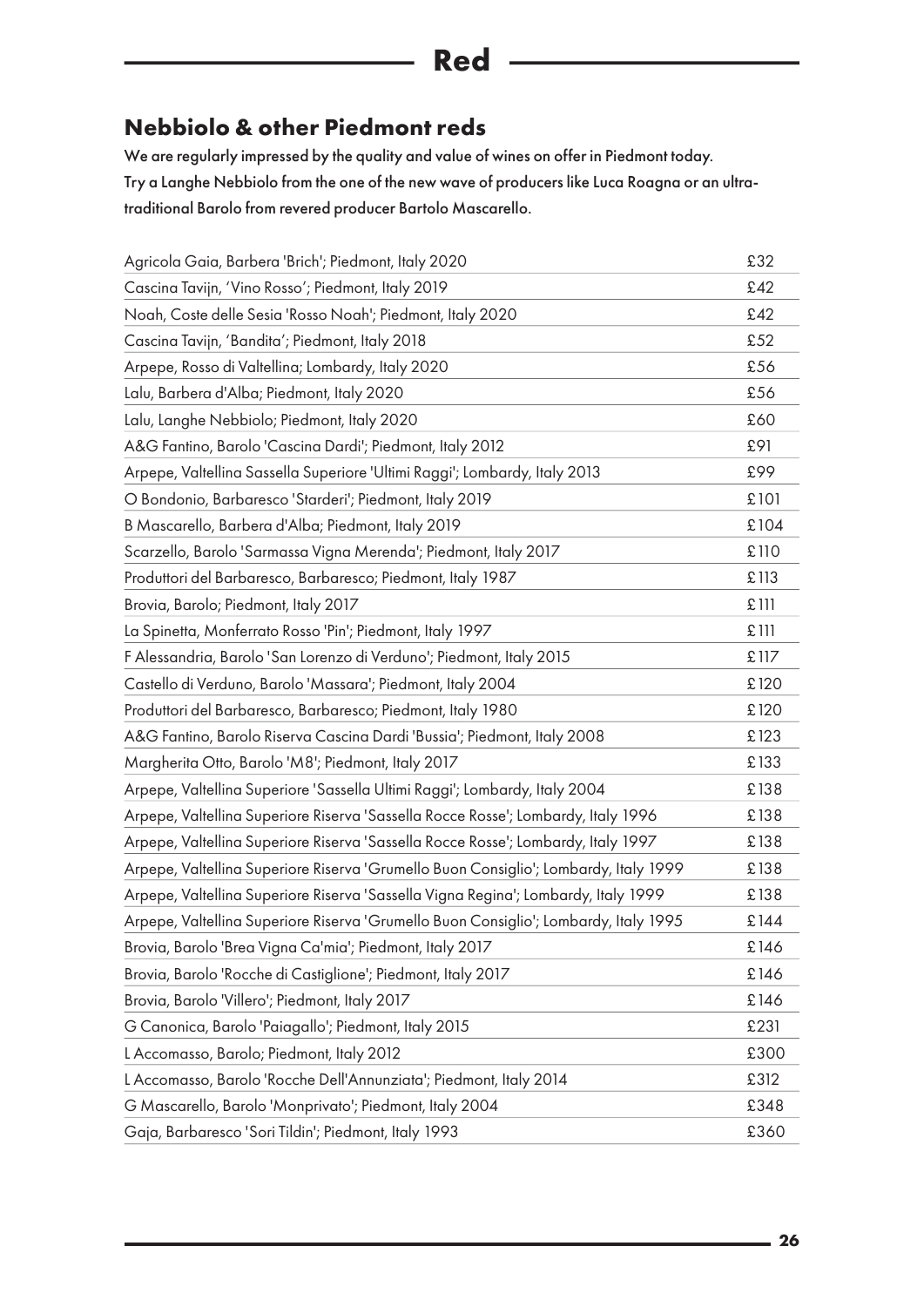<span id="page-26-0"></span>

| <b>Red</b>                                                 |  |
|------------------------------------------------------------|--|
|                                                            |  |
| Sassicaia, Bolgheri; Tuscany, Italy 1993<br>£390           |  |
| G Rinaldi, Barolo 'Brunate'; Piedmont, Italy 2017<br>£403  |  |
| G Rinaldi, Barolo 'Tre Tine'; Piedmont, Italy 2017<br>£403 |  |
| G Rinaldi, Barolo 'Brunate'; Piedmont, Italy 2015<br>£408  |  |

## **Sangiovese & other Italian grapes**

| Ciello, 'Rosso'; Sicily, Italy 2020                                            | £21  |
|--------------------------------------------------------------------------------|------|
| Bacchus, Piceno, 'Ciu Ciu'; Marche, Italy 2020                                 | £27  |
| Le Chiuse, Sangiovese 'Arpaia'; Tuscany, France 2015                           | £48  |
| Chiara Condello, 'Tre Vigne'; Emilia Romagna, Italy 2019                       | £49  |
| Ruschi Noceti, 'La Costa'; Tuscany, Italy 2008                                 | £53  |
| Foradori, Teroldego Rosso; Alto-Adige, Italy 2020                              | £53  |
| Lonardo, Irpinia Aglianico; Campania, Italy 2016                               | £53  |
| Tenuta di Carleone, Chianti Classico; Tuscany, Italy 2019                      | £53  |
| Montesecondo, Sangiovese; Tuscany, Italy 2020                                  | £54  |
| E Torres-Acosta, Etna Rosso 'Versante Nord'; Sicily, Italy 2018                | £55  |
| Baricci, Rosso di Montalcino; Tuscany, Italy 2020                              | £59  |
| Lisini, Rosso di Montalcino; Tuscany, Italy 2018                               | £59  |
| Le Boncie, 'Le Trame'; Tuscany Italy 2018                                      | £68  |
| Tenuta di Carleone, Sangiovese 'Il Guercio'; Tuscany, Italy 2019               | £71  |
| Tenuta di Carleone, Sangiovese 'Uno'; Tuscany, Italy 2019                      | £75  |
| Arianna Occhipinti, Nero d'Avola 'Siccagno'; Sicily, Italy 2014                | £76  |
| Lonardo, Taurasi 'Coste'; Campania, Italy 2009                                 | £83  |
| Arianna Occhipinti, Frappato 'Vino di Contrada Bombolieri'; Sicily, Italy 2019 | £88  |
| G Salvioni, Rosso di Montalcino; Tuscany, Italy 2019                           | £92  |
| G Salvioni, Rosso di Montalcino; Tuscany, Italy 2018                           | £93  |
| Quintarelli, 'Primofiore'; Veneto, Italy 2018                                  | £93  |
| Foradori, Teroldego 'Granato'; Trentino, Italy 2018                            | £96  |
| C Condello, Sangiovese Riserva 'Le Lucciole'; Emilia-Romagna, Italy 2016       | £100 |
| Barbacarlo, 'Montebuono'; Lombardy, Italy 2009                                 | £107 |
| Barbacarlo, 'Barbacarlo'; Lombardy, Italy 2009                                 | £110 |
| Poggio di Sotto, Rosso di Montalcino; Tuscany, Italy 2014                      | £110 |
| P Bea, Montefalco Riserva 'Pipparello'; Umbria, Italy 2012                     | £117 |
| Avignonesi, Vino Nobile di Montepulciano Riserva; Tuscany, Italy 2003          | £119 |
| Montevertine, 'Rosso'; Tuscany, Italy 2018                                     | £120 |
| P Bea, Sagrantino 'Rosso de Veo'; Umbria, Italy 2012                           | £121 |
| P Bea, Sagrantino 'Rosso de Veo'; Umbria, Italy 2011                           | £122 |
| Barbacarlo, 'Montebuono'; Lombardy, Italy 1990                                 | £126 |
| Paradiso Manfredi, Brunello di Montalcino; Tuscany, Italy 2013                 | £138 |
| E Pepe, Montepulciano d'Abruzzo; Abruzzo, Italy 2017                           | £139 |
| Paradiso Manfredi, Brunello di Montalcino; Tuscany, Italy 2015                 | £142 |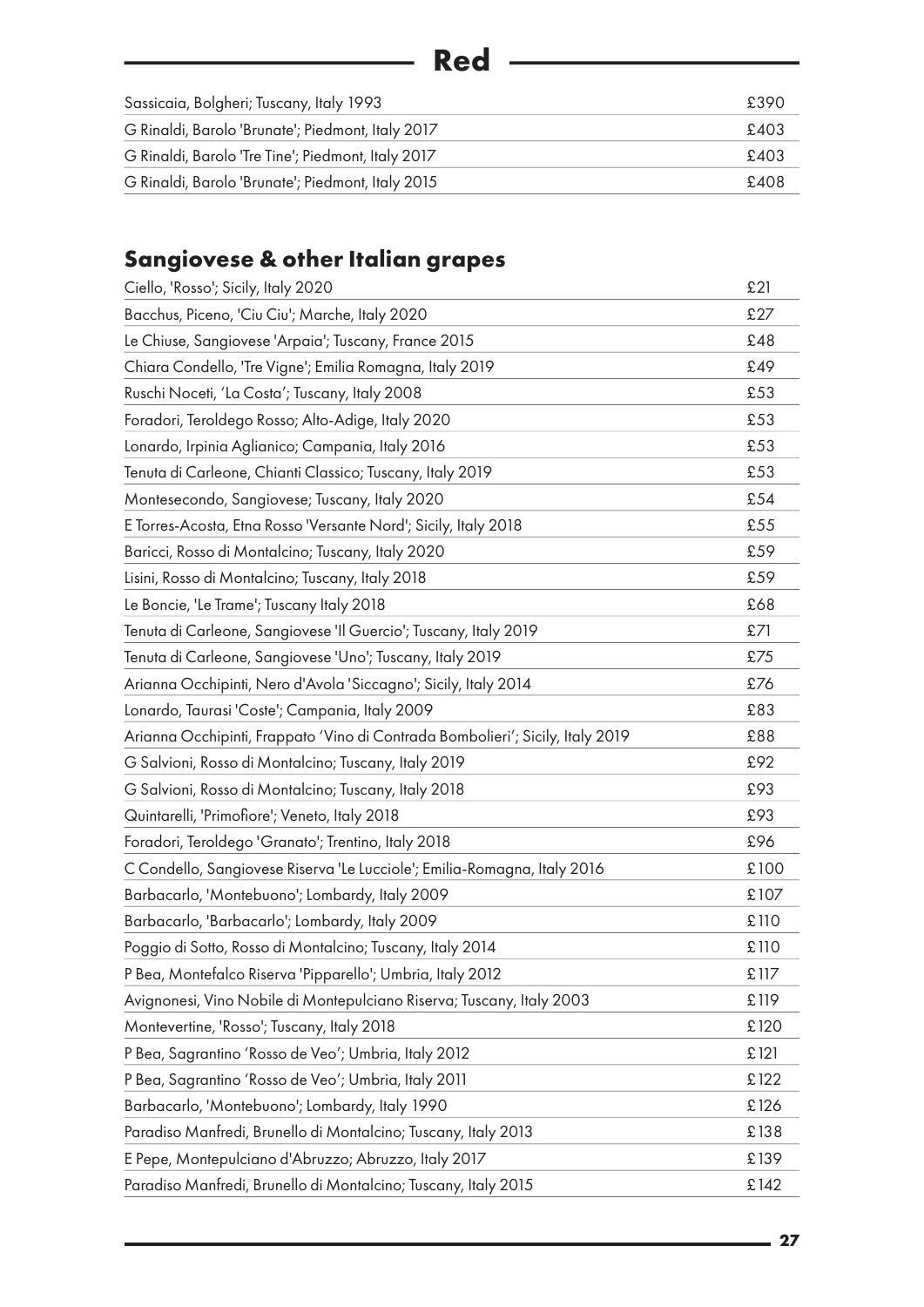# **Red**

| P Bea, Sagrantino 'Pagliaro'; Umbria, Italy 2012                        | £143 |
|-------------------------------------------------------------------------|------|
| Tenuta di Carleone, Sangiovese 'Il Guercio'; Tuscany, Italy 2019 MAGNUM | £154 |
| Tenuta di Carleone, Sangiovese 'Uno'; Tuscany, Italy 2019 MAGNUM        | £158 |
| Lisini, Brunello di Montalcino 'Ugolaia'; Tuscany, Italy 1999           | £170 |
| Montevertine, Rosso; Tuscany, Italy 2018 MAGNUM                         | £234 |
| Gravner, Rosso; Friuli, Italy 1997 MAGNUM                               | £240 |
| Biondi Santi; Brunello di Montalcino; Tuscany, Italy 1997               | £300 |
| Biondi Santi; Brunello di Montalcino; Tuscany, Italy 1998               | £300 |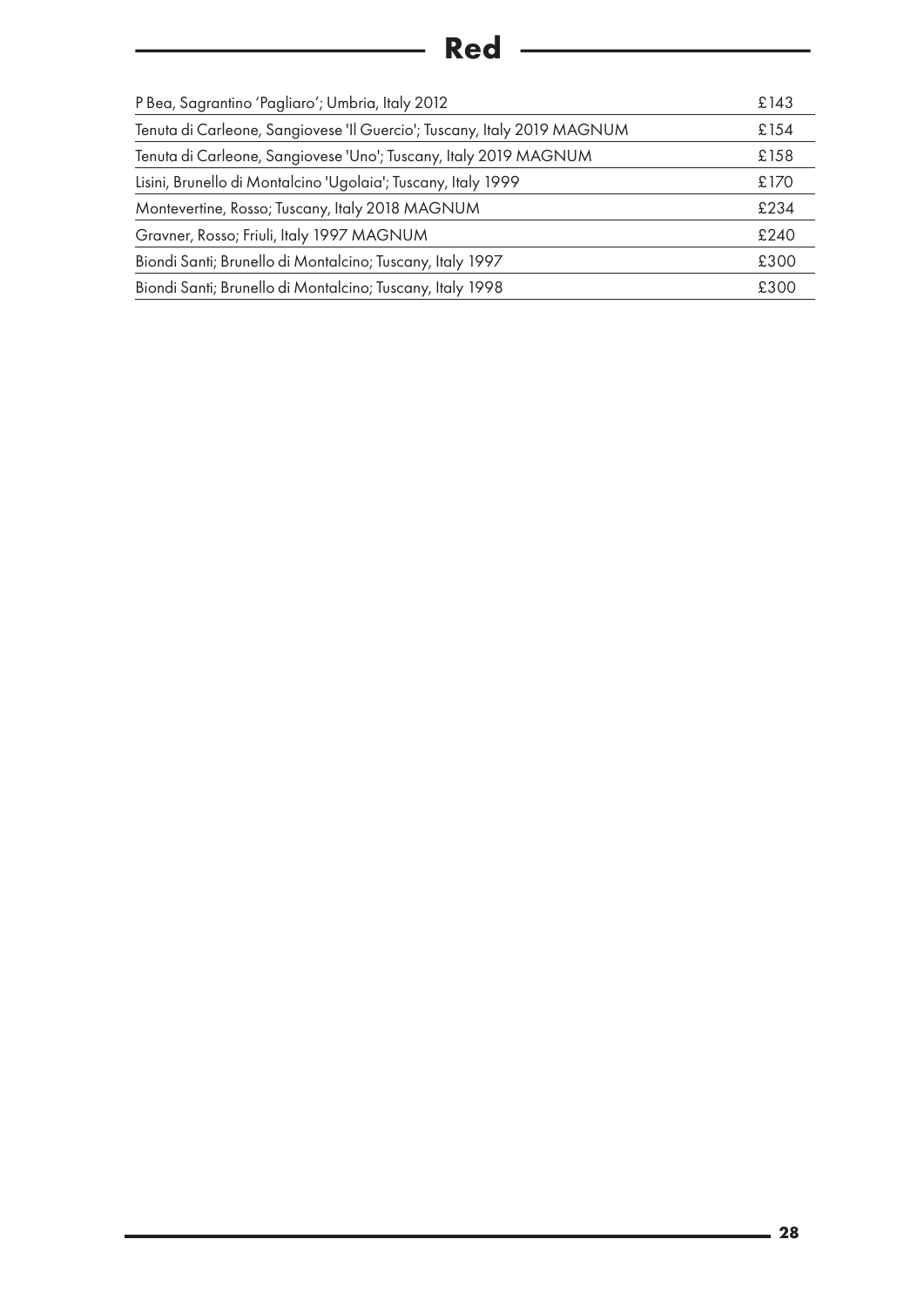# **Red** Red

## **Tempranillo & other Spanish grapes**

| Gran Cerdo; Rioja, Spain 2021                                                | £25  |
|------------------------------------------------------------------------------|------|
| Las Orcas, 'Solar de Randez Joven'; Rioja, Spain 2018                        | £30  |
| El Mozo, Rioja 'Herrigoia'; Rioja, Spain 2020                                | £31  |
| Artuke, Tinto; Rioja, Spain 2020                                             | £35  |
| Cuevas de Arom, Garnacha 'Arom'; Aragon, Spain 2018                          | £46  |
| C Marquez, Parajes de Bierzo; Bierzo, Spain 2019                             | £48  |
| Suertes del Marques, '7 Fuentes; Tenerife, Spain 2019                        | £48  |
| Azul y Garanza, Garnacha 'Naturaleza Salvaje'; Navarra, Spain 2019           | £52  |
| Comando G, Sierra de Gredos 'Mataborricos'; Castilla y Leon, Spain 2020      | £52  |
| Comando G, Sierra de Gredos 'La Bruja de Rozas'; Castilla y Leon, Spain 2020 | £53  |
| Envinate, 'Benje' Tinto; Tenerife, Spain 2020                                | £53  |
| Lopez de Heredia, 'Vina Cubillo'; Rioja, Spain 2013                          | £53  |
| J Anguera, Garnacha 'Altaroses'; Montsant, Spain 2020                        | £53  |
| D Landi, Garnacha 'Uvas de la Ira Tinto'; Mentrida, Spain 2014               | £56  |
| L Perez, 'Tintilla Carrascal'; Jerez, Spain 2018                             | £56  |
| Artuke, 'Paso Las Manas'; Rioja, Spain 2018                                  | £60  |
| Aseginolaza y Leunda, Grenache 'Kauten'; Navarra, Spain 2020                 | £60  |
| Lopez de Heredia, Reserva 'Vina Bosconia'; Rioja, Spain 2010                 | £61  |
| V Ortega, Mencia 'ROC'; Bierzo, Spain 2015                                   | £62  |
| Ca' Di Mat, 'Los Peros'; Castilla y Leon, Spain 2018                         | £65  |
| Els Jelipins, Sumoll 'Rusk'; Catalunya, Spain 2020                           | £85  |
| Silice Viticultores, Mencia 'Finca Lobeiras'; Ribeira Sacra, Spain 2015      | £115 |
| A Palacios, 'Finca Dofi'; Priorat, Spain 2019                                | £116 |
| Nin-Ortiz, 'Mas d'en Cacador'; Priorat, Spain 2018                           | £118 |
| D Landi, Garnacha 'El Reventon'; Castilla y Leon, Spain 2019                 | £126 |
| Vinedos del Contino, 'Contino Reserva'; Rioja, Spain 1987                    | £138 |
| Nin-Ortiz, 'Coma d'en Romeu'; Priorat, Spain 2018                            | £141 |
| Muga, Reserva 'Prado Enea'; Rioja, Spain 1976                                | £170 |
| Marques de Murrietta, Reserva 'Ygay'; Rioja, Spain 1954                      | £534 |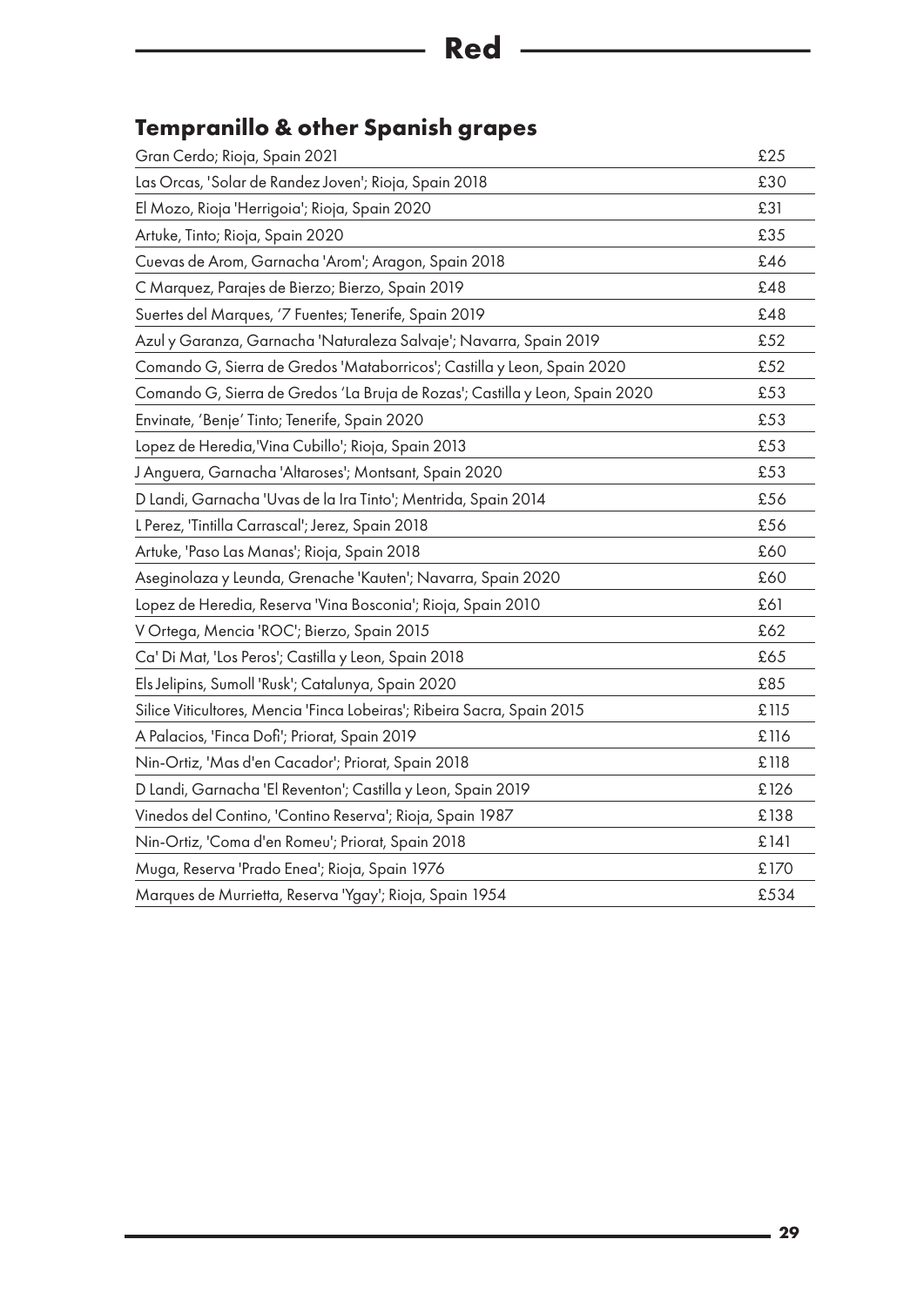## <span id="page-29-0"></span>**Dessert & Fortified Wine**

#### **Sweet Bordeaux**

With a name like Noble Rot, the wine list would be incomplete without a selection of top dessert wines. Noble Rot (AKA Botrytis Cinerea) is a fungus that grows on the skins of grapes causing them to shrivel and dehydrate, concentrating their sugars and rendering them perfect material for making luscious sweet wines. Our favourites are Château D'Yquem and Château Climens, both decadently rich but mouthwateringly fresh, with the acidity and structure to evolve for decades.

| La Tour Blanche, Sauternes; Bordeaux, France 2003 375ml                     | £46  |
|-----------------------------------------------------------------------------|------|
| Rousset-Peyraguey, Creme de Tete 'Teerthyatra'; Bordeaux, France 2013 500ml | £60  |
| Coutet, Barsac; Bordeaux, France 1996                                       | £101 |
| Rabaud Promis, Sauternes; Bordeaux, France 2001                             | £108 |
| Lafaurie-Peyraguey, Sauternes; Bordeaux, France 1997                        | £114 |
| Climens, Barsac; Bordeaux, France 1988                                      | £120 |
| Coutet, Barsac; Bordeaux, France 1979                                       | £132 |
| de Fargues; Sauternes, France 2001                                          | £190 |
| Yquem, Sauternes; Bordeaux, France 2004 375ml                               | £222 |
| Yquem, Sauternes; Bordeaux, France 1990 375ml                               | £258 |
| Yquem, Sauternes; Bordeaux, France 1988 375ml                               | £258 |

#### **Other sweet**

| Samos, 'Nectar'; Samos, Greece 2014 500ml                                         | £48  |
|-----------------------------------------------------------------------------------|------|
| Nibiru, Rosé Auslese; Kamptal, Austria 2019 500ml                                 | £53  |
| De Souch, Jurancon Moelleux 'Mon Plaisir'; South West, France 2020                | £58  |
| Huet, Vouvray Moelleux 'Le Haut-Lieu'; Loire, France 2016                         | £58  |
| Hatzidakis, Vinsanto; Santorini, Greece 2004 375ml                                | £59  |
| La Stoppa, Malvasia Passito 'Vigna del Volta'; Emilia Romagna, Italy 2007 500ml   | £61  |
| Staffelter Hof, Riesling Auslese 'Dhron Hofberger'; Mosel, Germany 2010           | £64  |
| Belargus, Coteaux du Layon Moelleux 'Layon'; Loire, France 2018                   | £65  |
| Belargus, Quarts de Chaume Grand Cru Liquoreux 'Quarts'; Loire, France 2018 375ml | £69  |
| Tanca Nica, Zibbibo 'Passulata'; Sicily, Italy 2019 375ml                         | £70  |
| Trimbach, Gewurztraminer VT; Alsace, France 2007                                  | £72  |
| Possa, 'Sciacchetra Amphora'; Liguria, Italy 2018 375ml                           | £74  |
| JJ Prum, Riesling Auslese 'Wehlener Sonnenuhr'; Mosel, Germany 2019               | £75  |
| Staffelter Hof, Riesling Auslese 'Krov Steffensberg'; Mosel, Germany 2006         | £75  |
| Royal Tokaji, Tokaji Aszu 5 Puttonyas; Tokaj, Hungary 1999 500ml                  | £82  |
| De Souch, Jurancon Moelleux 'Marie Kattalin'; South West, France 2016             | £91  |
| P Poniatowski, Clos Baudoin, Vouvray 'Aigle Blanc'; Loire, France 1989            | £93  |
| Geisenheimer Klauserweg, Riesling Eiswein; Rheingau, Germany 1983 375ml           | £120 |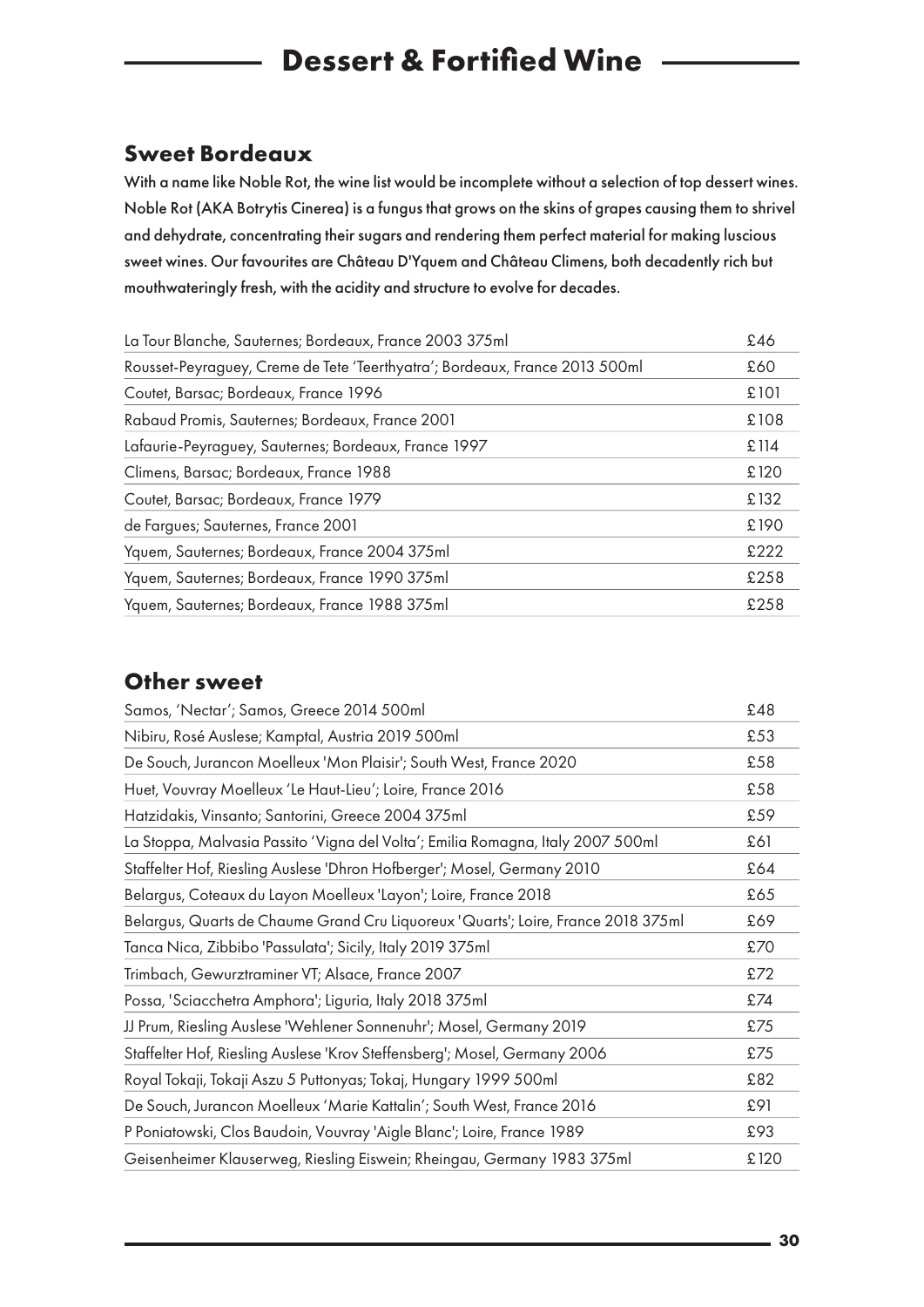# **Dessert & Fortified Wine**

| Argyros, Vinsanto 20yo; Santorini, Greece 1992 500ml                              | £122 |
|-----------------------------------------------------------------------------------|------|
| Trimbach, Pinot Gris 'Reserve Personelle'; Alsace, France 1983                    | £126 |
| Huet, Vouvray Moelleux 'Cuvee Constance'; Loire, France 1989 375ml                | £130 |
| Dagueneau, Jurancon Moelleux 'Jardins de Babylone'; South West, France 2008 500ml | £150 |
| JJ Prum, Riesling Auslese 'Wehlener Sonnenuhr'; Mosel, Germany 1990               | £150 |
| Huet, Vouvray Moelleux 'Cuvee Constance'; Loire, France 1995 500ml                | £160 |
| Maximin Grunhaus, Riesling Eiswein 'Herrenberg'; Mosel, Germany 2012 375ml        | £170 |
| JJ Prum, Riesling Auslese 'Wehlener Sonnenuhr'; Mosel, Germany 1996               | £200 |
| Belargus, Quarts de Chaume Grand Cru Liquoreux 'Ultra'; Loire, France 2018 375ml  | £225 |
| JJ Prum, Riesling Auslese 'Wehlener Sonnenuhr'; Mosel, Germany 1997               | £230 |
| Tokaj-Hegyalja State Winery; Tokaji Aszu 6 Puttonyos; Tokaj, Hungary 1957 500ml   | £290 |
| Monimplex, Tokaji, Muskotalyos Aszu 5 Puttonyos; Tokaj, Hungary 1963 500ml        | £300 |
|                                                                                   |      |

### **Fortified**

 $\overline{\phantom{a}}$ 

| Equipo Navazos, Manzanilla En Rama 'I Think'; Sanlucar, Spain 2021 375ml     | £27  |
|------------------------------------------------------------------------------|------|
| La Luminaille, Rasteau Vin Doux Naturel 'Grenat'; S Rhone, France 2020 500ml | £39  |
| Maestro Sierra, Fino; Jerez, Spain NV                                        | £41  |
| Quevedo, Ruby Reserve Port; Douro, Portugal NV                               | £42  |
| De la Riva, Manzanilla Fina 'Miraflores Baja'; Jerez, Spain NV               | £50  |
| Maestro Sierra, Oloroso; Jerez, Spain NV                                     | £50  |
| Verdevique, Pedro Ximenez 'Dulce'; Andalusia, Spain 2019 500ml               | £53  |
| Coume del Mas, Banyuls 'Tradition'; Roussillon, France NV                    | £54  |
| Equipo Navazos, Manzanilla 'La Bota 93'; Sanlucar, Spain NV                  | £57  |
| Morgadio da Calcada & D Niepoort, Late Bottled Vintage; Douro, Portugal 2016 | £58  |
| Maestro Sierra, Amontillado; Jerez, Spain NV                                 | £61  |
| V Morel, Macvin du Jura; Jura, France NV                                     | £64  |
| Marco de Bartoli, Marsala Superiore; Sicily, Italy 2004 500ml                | £72  |
| Howard's Folly, Carcavelos; Lisbon, Portugal 1991 500ml                      | £82  |
| Fonseca, Vintage Port; Douro, Portugal 1985                                  | £128 |
| Fonseca, Vintage Port; Douro, Portugal 1983                                  | £131 |
| Quinta do Noval, Vintage Port; Douro, Portugal 1985                          | £131 |
| Offley Boa Vista, Vintage Port; Douro, Portugal 1977                         | £144 |
| Pietri Geraud, Banyuls; Roussillon, France 1950                              | £176 |
| Cockburn's, Vintage Port; Douro, Portugal 1970                               | £180 |
| Justino Henriques, Malmsey; Madeira, Portugal 1964                           | £330 |
| Justino Henriques, Verdelho; Madeira, Portugal 1954                          | £390 |
| Justino Henriques, Boal; Madeira, Portugal 1964                              | £390 |
| Justino Henriques, Verdelho; Madeira, Portugal 1934                          | £456 |
| Leacock, Sercial; Madeira, Portugal 1927                                     | £474 |